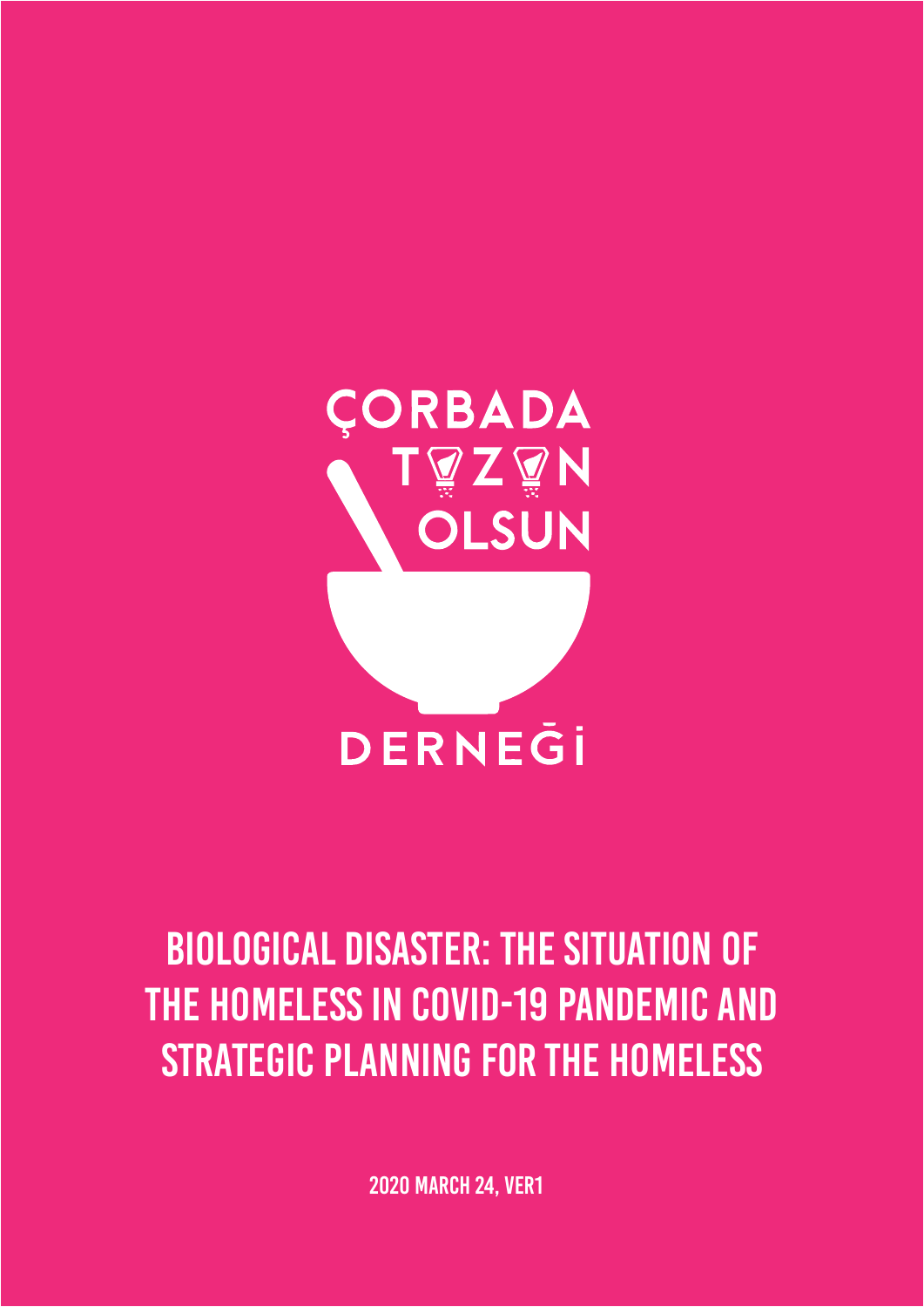**"** for the all homeless in earth: *you are not alone...* **"**

#### #YouAreTheHomeforTheHomeless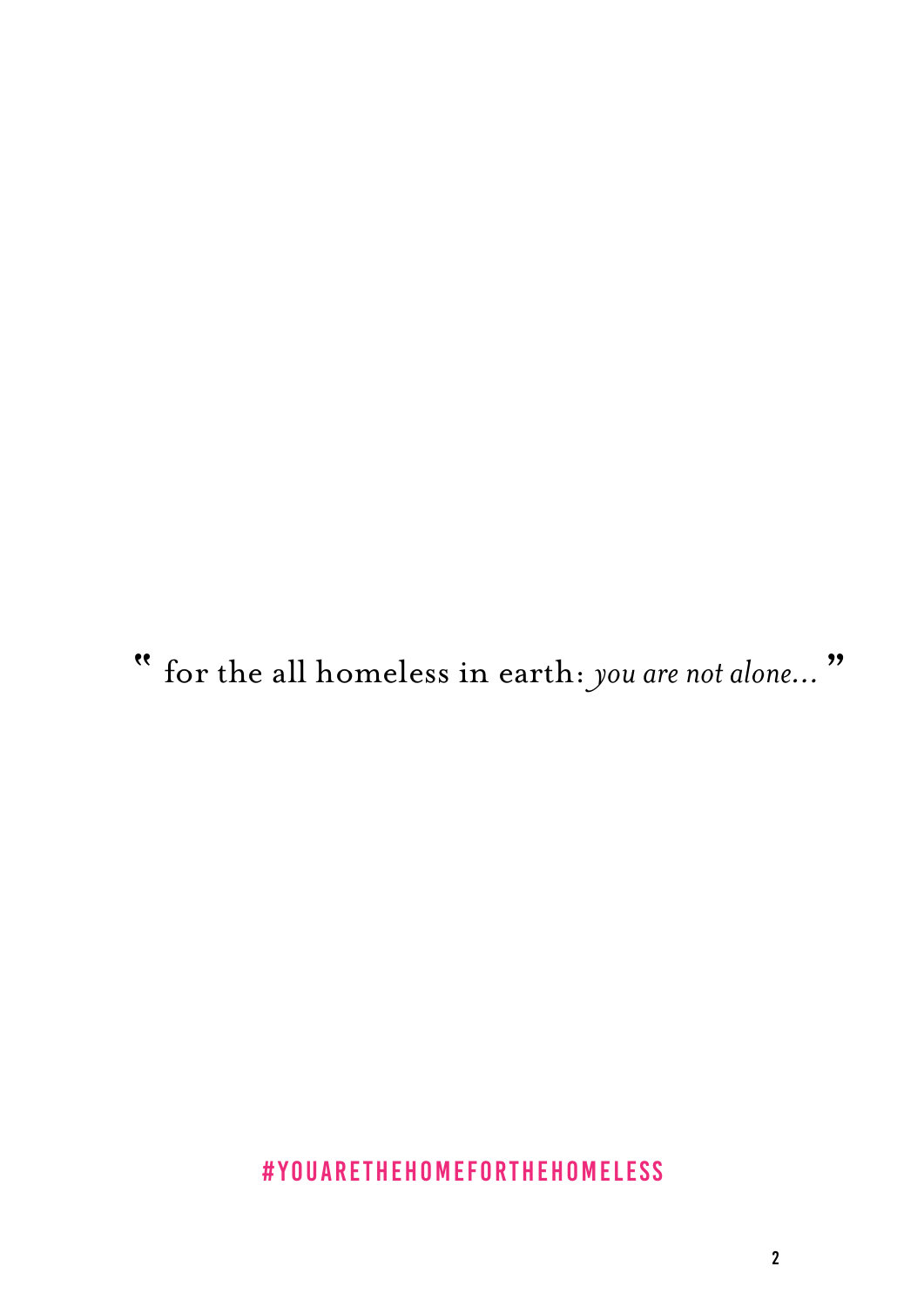# PREPARED AND CONTRIBUTED BY

AHMET FURKAN GÜL AHMET TÜRKER AHMET ZİYA BOZ CAN AYDOĞAN DİYAR KARATAŞ FATIMA SÜMEYYE KAVRANOĞLU GÖKHAN YARDIMCI ĞARİP COŞKUN HATİCE BOZKAFA HAYA ALSAİFE MİNA BAYIRLI ŞEYMA ALKAN TOLGA İSTANBULLU ZEYNEP BÜŞRA AYKAL

Also with special thanks to our volunteer translators.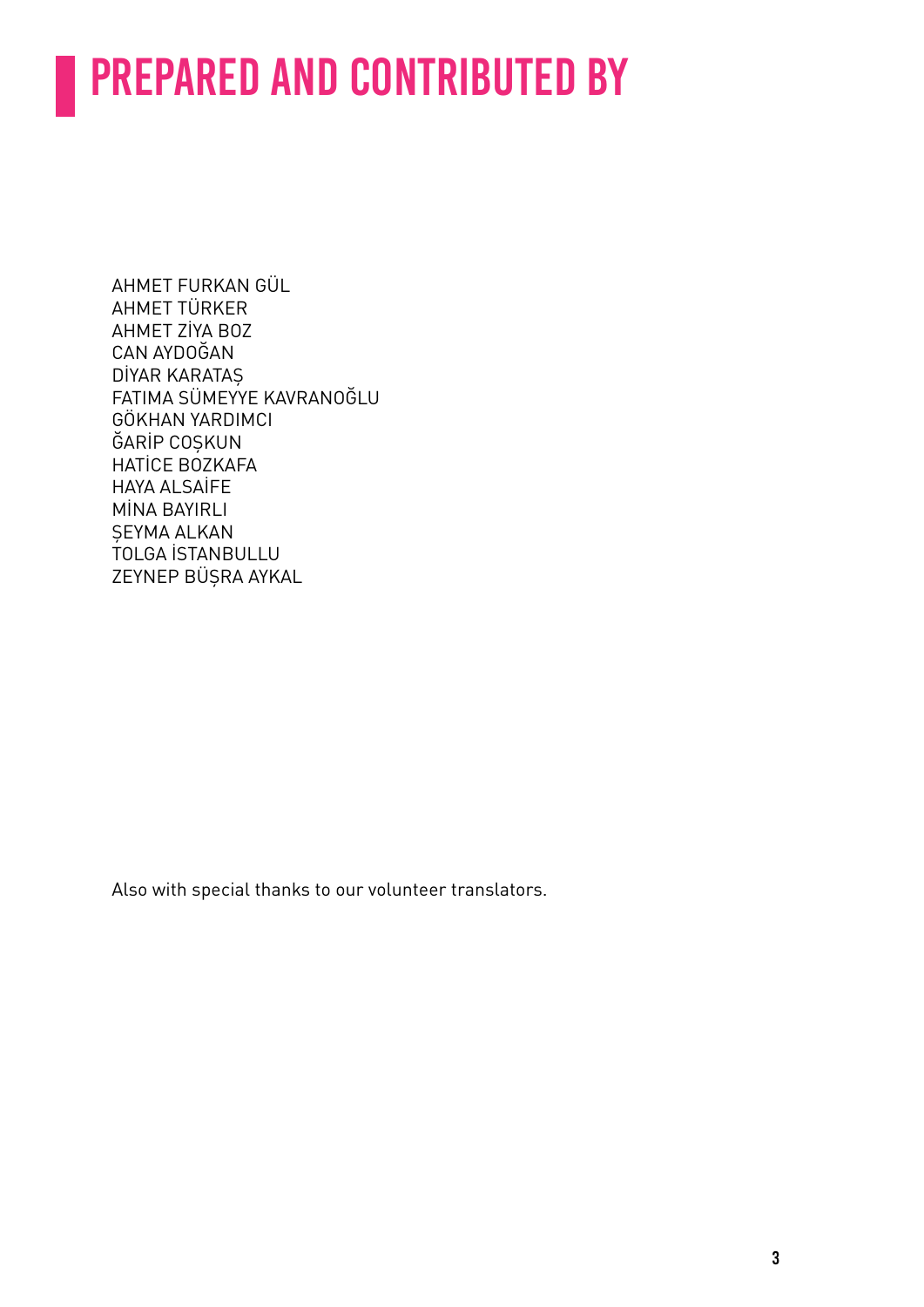

 PREPARED AND CONTRIBUTED BY CONTENT ABBREVIATIONS AND CONCEPTS INTRODUCTION

#### **1. WHAT IS A BIOLOGICAL DISASTER?**

- 1.1. EPIDEMIC DISASTERS
- 1.2. PANDEMIC DISASTERS

#### **2. WHAT IS BIOLOGICAL DISASTER COVID-19 (NEW CORONAVIRUS DISEASE)?**

- 2.1. WHAT ARE THE SYMPTOMS?
- 2.2. HOW IS IT DIAGNOSED?
- 2.3. WHO IS UNDER RISK?
- 2.4. HOW IS IT CONTRACTED?
- 2.5. HOW DO WE TAKE PRECAUTIONS?
- 2.6. THE MEASURES FOR SECRET HOMELESS
- 2.7. WHAT MUST BE IN A HYGIENE PACKAGE?

#### **3. HOMELESSNESS AND COVID-19**

#### **4. WHAT CAN BE DONE FOR THE HOMELESS?**

**4.1. QUARANTINE AND SOCIAL ISOLATION FOR HOMELESS ON THE STREETS**

#### **4.2. SOCIAL ISOLATION BY INDOOR SHELTERS**

- 4.2.1. STRUCTURE OF INDOOR SHELTERS
- 4.2.2. PERSONNEL TO TAKE PART IN INDOOR SHELTERS
- 4.2.3. TRANSFER OF HOMELESS TO INDOOR SHELTERS
- 4.2.4. HEALTH IN INDOOR SHELTERS
- 4.2.5. HYGIENE IN INDOOR SHELTERS
- 4.2.6. FOOD IN INDOOR SHELTERS
- 4.2.7. SECURITY IN INDOOR SHELTERS
- 4.2.8. EDUCATION IN INDOOR SHELTERS
- 4.2.9. COMMUNICATION IN INDOOR SHELTERS
- **4.3. SOCIAL ISOLATION ON THE STREET: THE TENT MODEL**
- 4.3.1. SOCIAL ISOLATION ON THE STREET: HEALTH
- 4.3.2. SOCIAL ISOLATION ON THE STREET: HYGIENE
- 4.3.3. SOCIAL ISOLATION ON THE STREET: FOOD
- 4.3.4. SOCIAL ISOLATION ON THE STREET: SECURITY
- 4.3.5. SOCIAL ISOLATION ON THE STREET: EDUCATION
- 4.3.6. SOCIAL ISOLATION ON THE STREET: COMMUNICATION

#### **4.4. CONDITIONS FOR MINIMUM SUPPORT FOR SOCIAL ISOLATION ON THE STREET**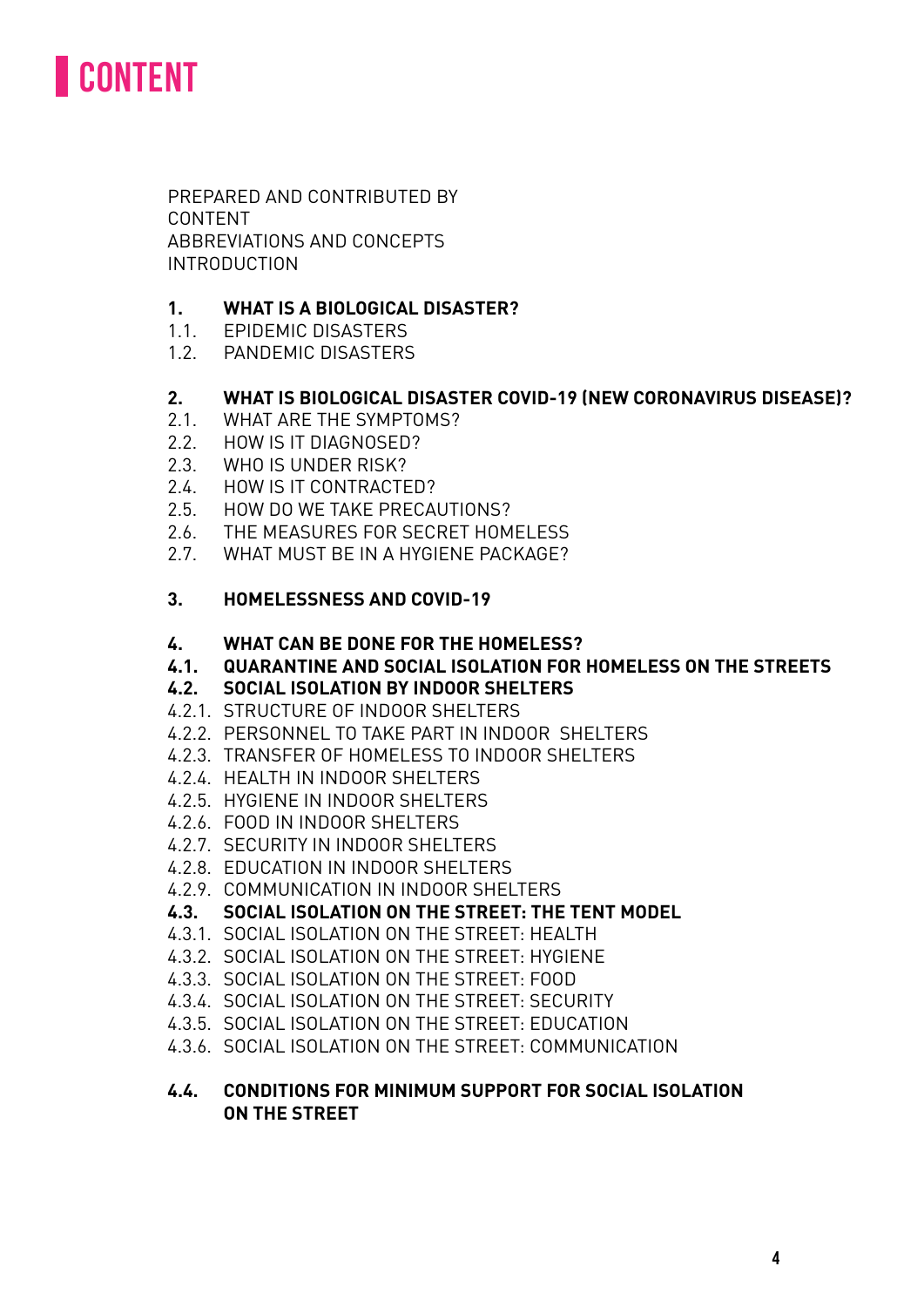- **5. COMMUNICATION WITH THE HOMELESS**
- **6. MEASURES FOR HIDDEN HOMELESS**
- **7. DISASTER SOCIAL TRAUMA AND HOMELESS**
- **8. CONCLUSION**

 **REFERENCES**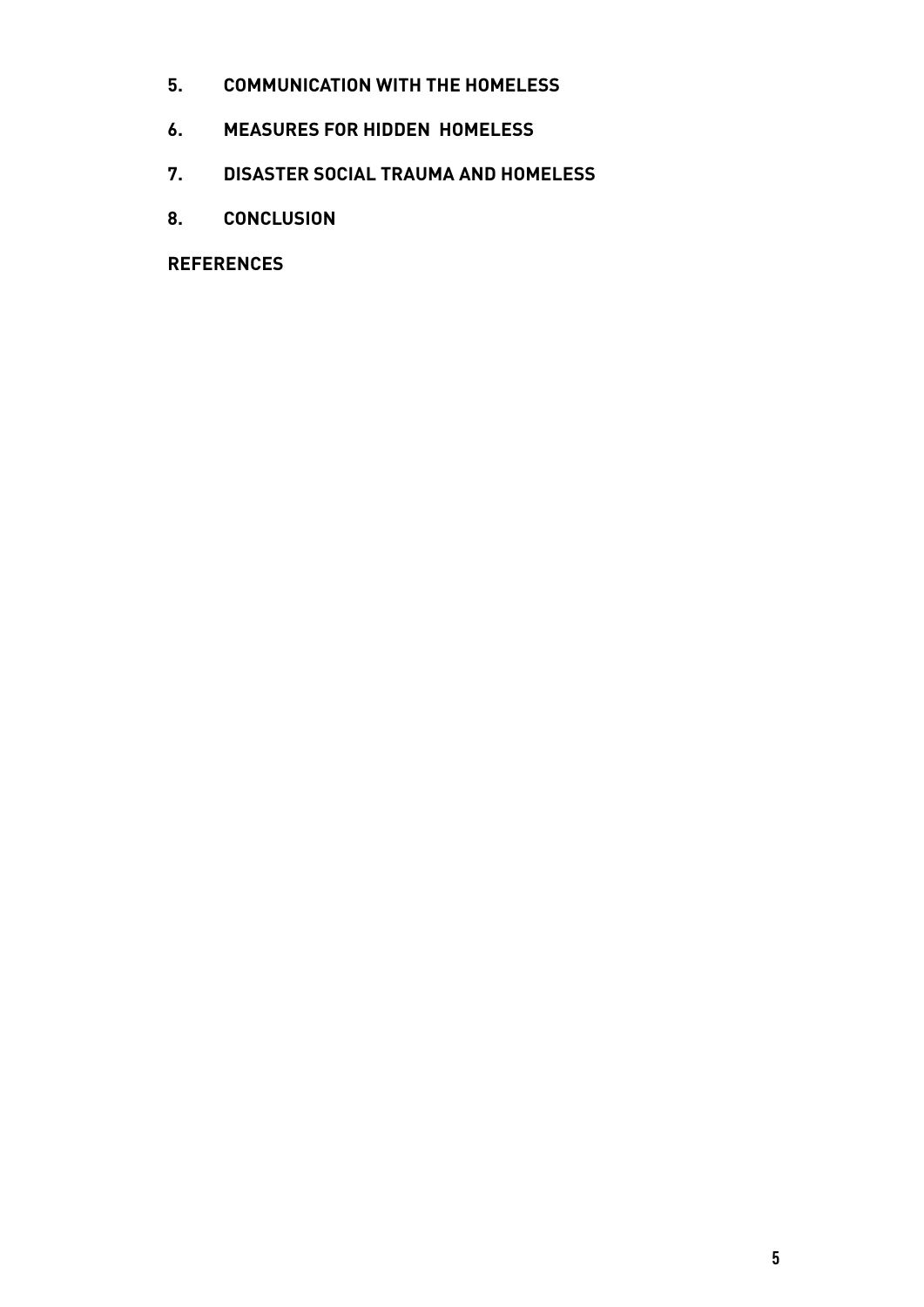## **ABBREVIATIONS**

| R&D          | Systematically run creative studies to increase know-how and utilization of |
|--------------|-----------------------------------------------------------------------------|
|              | know-how for new implementations                                            |
| COVID-19     | Coronavirus Desease 2019                                                    |
| <b>COTUN</b> | Corbada Tuzun Olsun Association                                             |
| <b>IBB</b>   | Istanbul Metropolitan Municipality                                          |
| <b>KYK</b>   | <b>Dormitory Authority</b>                                                  |
| <b>MERS</b>  | Middle East Respiratory Syndrome                                            |
| <b>SARS</b>  | Severe Acute Respiratory Syndrome                                           |
| <b>SOSi</b>  | Social Isolation on the Street                                              |
| <b>STK</b>   | Non-Governmental Organization                                               |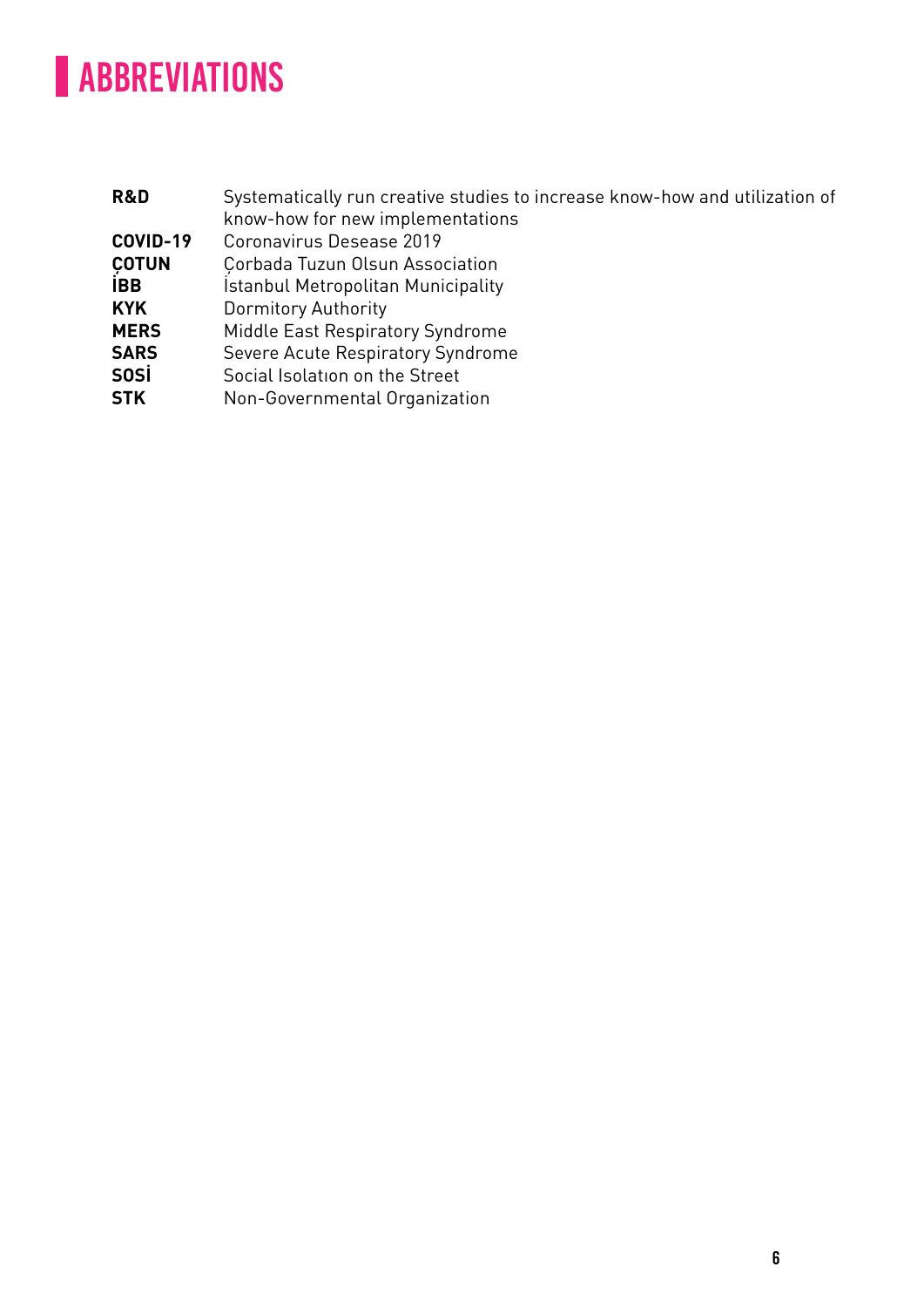## **CONCEPTS**

| <b>Biological Disaster</b>   | Any natural process that can create loss of life, such as; landslide,<br>flood, storm, earthquake etc.                                  |  |
|------------------------------|-----------------------------------------------------------------------------------------------------------------------------------------|--|
| <b>Biological Carrier</b>    | A person or animal that carries the microbe which causes a disease,<br>porter.                                                          |  |
| <b>Bio-active Products</b>   | Secondary metabolites that create positive impact by affecting<br>physiological and cellular activities.                                |  |
| <b>Diabetes</b>              | A disease that develops in cases of inadequate production of insulin by<br>pancreas or ineffective use of insulin, which does not heal. |  |
| <b>Homeless</b>              | A traumatized person who lives on streets.                                                                                              |  |
| <b>Epidemy</b>               | A local or regional disease that threatens many people.                                                                                 |  |
| <b>Recovery Program</b>      | A program prepared for the recovery of disadvantaged individuals.                                                                       |  |
| <b>Secret Homeless</b>       | People who live in ruins, baracs or cheap hotels.                                                                                       |  |
| <b>Hypertension</b>          | The disease of blood pressure being above normal.                                                                                       |  |
| <b>Isolation</b>             | Partial or total distancing of oneself from the society.                                                                                |  |
| <b>Japanese Encephalitis</b> | Acute encephalitis that is spread with mosquito bites which could<br>cause brain damage or death.                                       |  |
|                              |                                                                                                                                         |  |
| Quarantine                   | Isolation of people or animals that are suspected of having a contagious<br>disease during the incubation period.                       |  |
| <b>Incubation</b>            | The duration between contagion and clinical visibility of a disease.                                                                    |  |
| <b>Central Authority</b>     | The central power with enforcement authority.                                                                                           |  |
| <b>Molecular Test</b>        | A test conducted to identify a change that occurred on a gene or<br>chromosome.                                                         |  |
| <b>Pandemy</b>               | A contagious disease that threatens people simultaneously at a global<br>scale.                                                         |  |
| Psycho-social                | The dynamic and mutual relations of psychological and social effects.                                                                   |  |
| <b>Symptom</b>               | Finding, indication.                                                                                                                    |  |
| <b>Social Isolation</b>      | Total or partial self distancing of the individual from the society.                                                                    |  |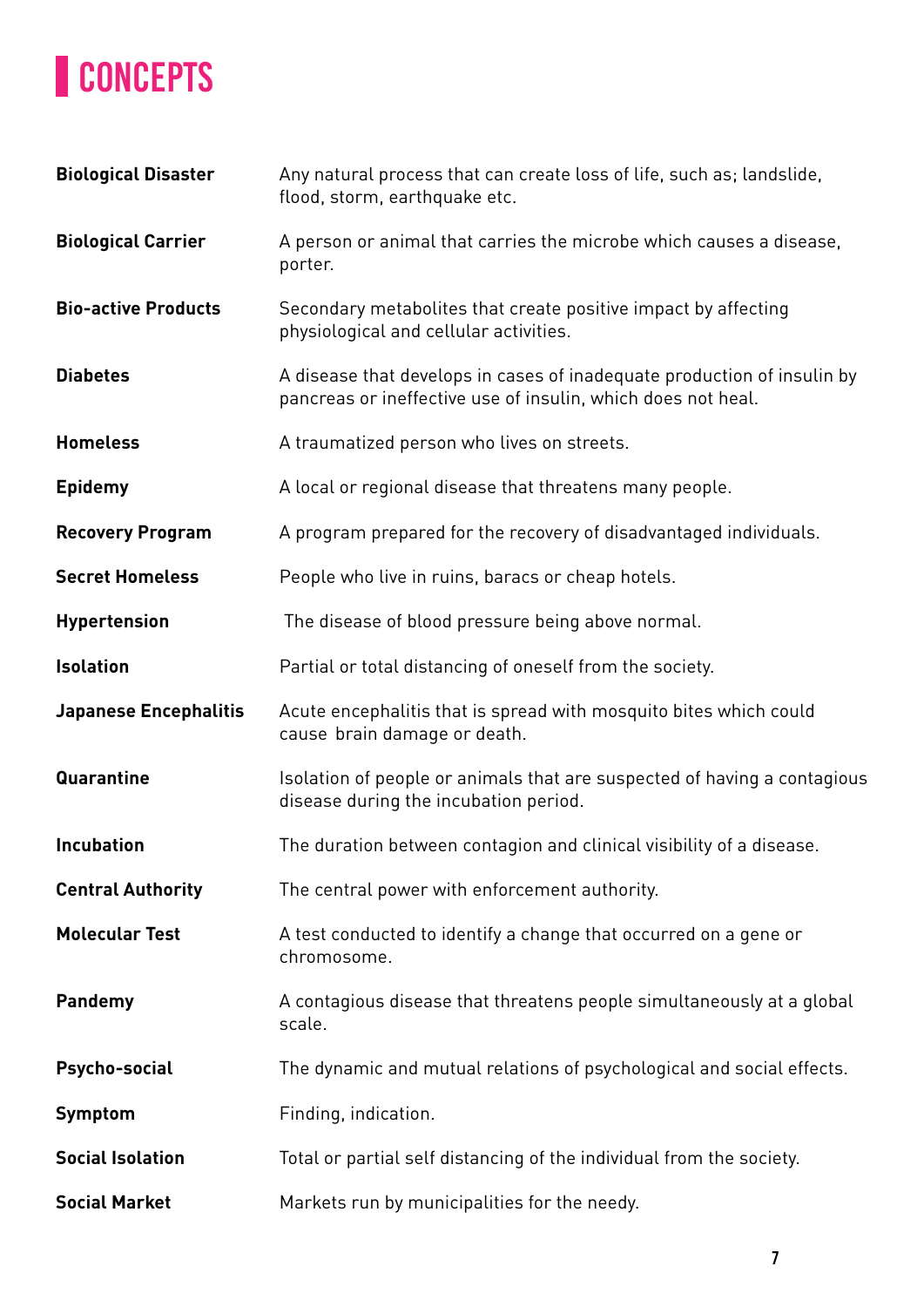| <b>Carrier</b>         | A person or animal that carries a microbe or parasite which causes a<br>disease, a porter.                 |  |
|------------------------|------------------------------------------------------------------------------------------------------------|--|
| <b>Isolation</b>       | Keeping in a separated place.                                                                              |  |
| <b>Trauma</b>          | An experience that leaves injuries on body and/or soul.                                                    |  |
| <b>Local Authority</b> | The administrative entity that is in charge of all public services and<br>authorities in a given locality. |  |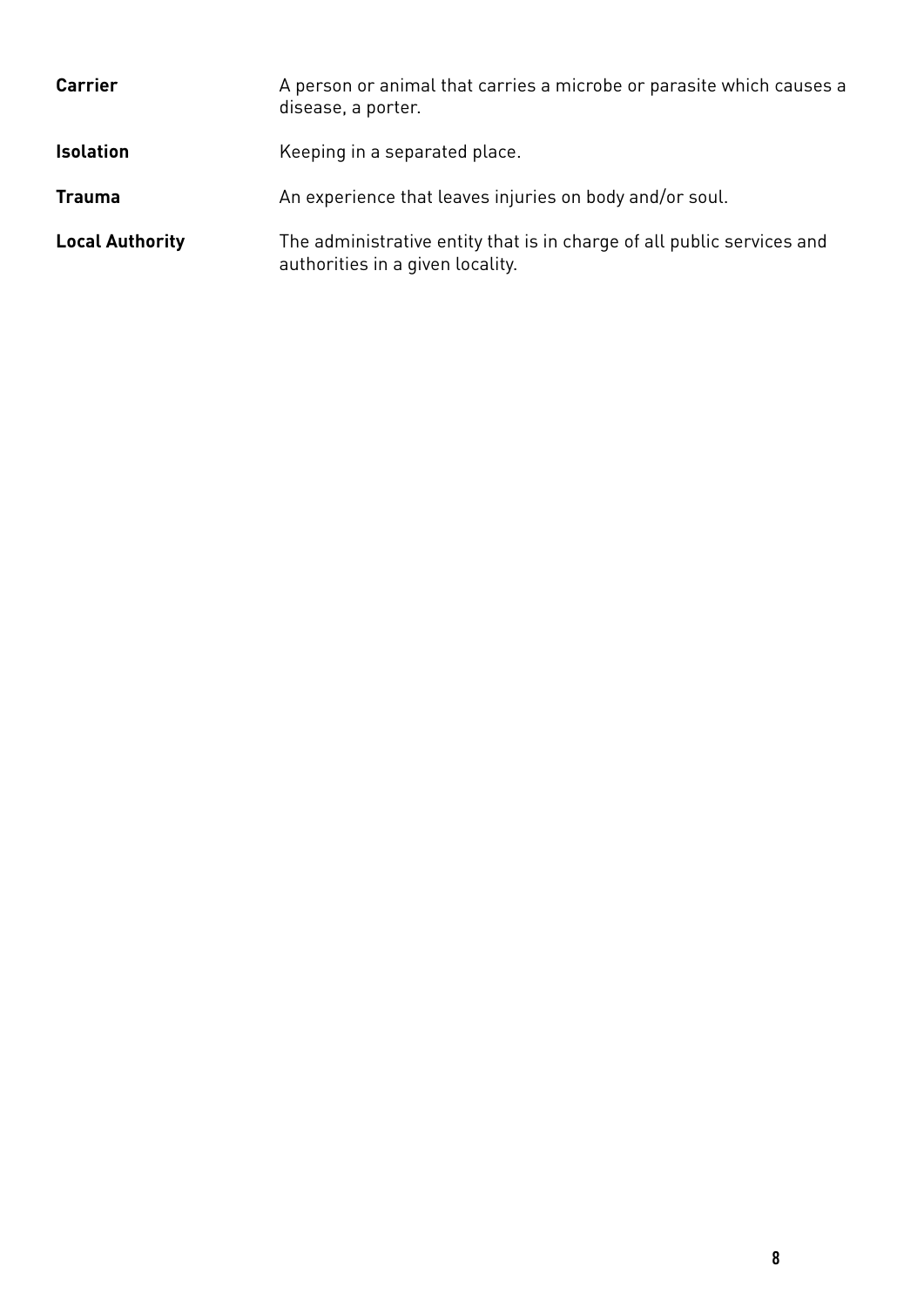### **INTRODUCTION**

Because of the global biological disaster COVID-19 epidemic, individuals are asked to quarantine themselves in their personal housing. The use of public areas is also restricted in order to implement this measure. The "homeless", a disadvantaged group living on the street that has no shelter and lives in public areas, is ignored in the social disaster crisis plan.

Considering that respiratory distress is seen in rates that cannot be ignored among the homeless and the elderly are at risk of death, the elderly homeless are among the groups that are most at risk of a severe acute respiratory syndrome such as COVID-19.

A study conducted in the United States identified that 30% of the homeless are suffering from chronic lung disease, another study conducted in Turkey in 2014 shows that 19% of homeless admitted to the emergency room for non-traumatic reasons had breathing difficulties. As ÇOTUN, the observations we have made in the field for 6 years confirm these studies. Considering that COVID-19 is a "Severe Acute Respiratory Syndrome", it is foreseen by our institution that elderly homeless people, who constitute a significant part of the population have **a serious death risk**, and if the young population is not isolated they will be **a threat to public health as a carrier.**

We have also worked with institutions outside of Turkey on the problem of homelessness. In these collaborations while paying attention to the health authorities, a consensus is reached to quarantine the homeless in new closed shelter areas instead of their current situation. However, an argument has begun to surface to generate other solutions instead of taking them into closed shelter areas for reasons such as lack of government funds, lack of sufficient space and adaptation problems due to traumatic experiences. As the Çorbada Tuzun Olsun Association (ÇOTUN), we carried out R&D to find a feasible solution based on our 6 years of experience (including pre-association) together with all of our foreign partners.

According to the results of our R&D, the first choice is the ideal quarantine area which is an indoor shelter but if these conditions are not feasible, a "social isolation model on the street" has been developed in order to provide social isolation in the living areas of the homeless disadvantaged group. It is seen in international sources that a similar model will be applied in Boston.

As ÇOTUN we conducted our activities which have been ongoing for 6 years everyday for serving the homeless in a manner based on the COVID-19 outbreak in the last two and a half weeks since the outbreak started in our country. We limited the number of our volunteers, informed the homeless and the volunteers about the outbreak, chose foods that strengthen the immune system and distributed hygiene packages. Since March 17 2020, We have stopped all of our collective activities in accordance with the Measures against the Coronavirus Notice issued by the Ministry of Interior to the 81 Provincial Governorships.

ÇOTUN association gave an interview at Yeni Şafak Newspaper and used social media to create awareness in order to inform the public about the COVID-19 biological disaster and the homeless who are ignored in this process.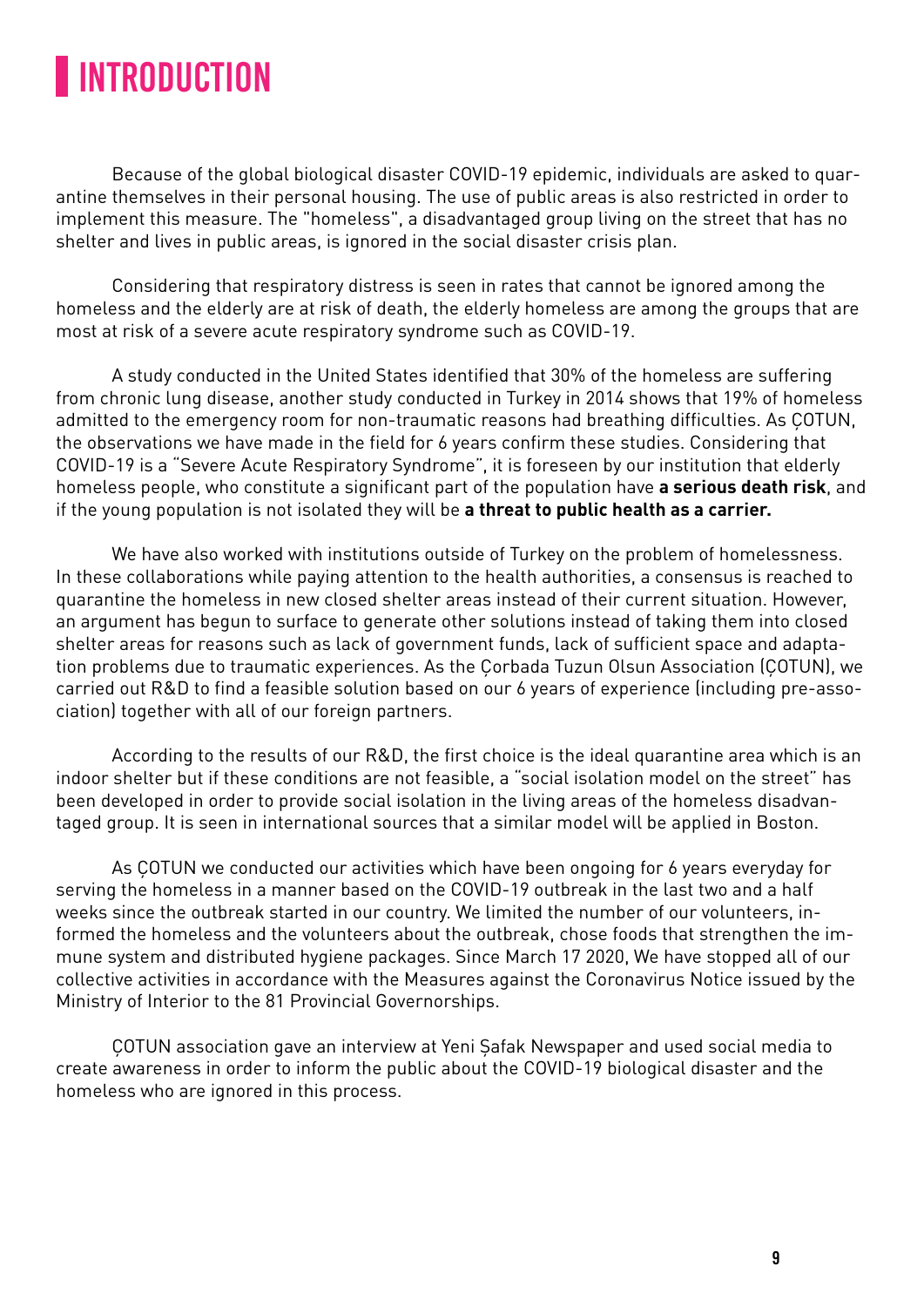We called public institutions to take action in mainstream media and social media and we tried to reach public institutions to generate discussion about the measures that should be taken. During these meetings, Şişli Municipality agreed to provide hot food support to the homeless. We have also coordinated with Beşiktaş Municipality and Beyoğlu Municipality about the precautions to be taken. The precaution and strategy plan has been shared with the Istanbul Metropolitan Municipality Department of Social Services and Addiction Control.

The NGO Disaster Coordination Platform, which we established during the earthquake in Elazığ with our stakeholder non-governmental organizations, while creating sensibility in the society regarding social isolation, they also support our efforts in mobilizing public institutions in regard to the homeless people.

### **1. WHAT IS A BIOLOGICAL DISASTER?**

"Biological disasters are causative of process or phenomenon of organic origin or conveyed by biological vectors. These biological vectors can be exposed to pathogenic microorganisms, toxins and bioactive substances that may cause loss of life, injury, illness or other health impacts. Even beyond that, depending on their type these biological factors may lead to agricultural production loss, social and economical collapse even an environmental disaster. Among the examples of biological disasters, we can count outbreaks of epidemic diseases, plant and animal contagion, insect or other animal plagues and infestation.

Biological disasters can be classified in two main groups as "epidemic" and "pandemic". (GÜNGÖR, auzef.istanbul.edu.tr)

## **1.1. EPIDEMIC DISASTERS**

"These types of disasters are disasters that inflict a disproportionately large number of the society, population or region simultaneously. As an example to this we can count cholera, plague, Japanese Encephalitis and Acute Encephalitis Syndrome". (GÜNGÖR, auzef.istanbul.edu.tr)

## **1.2. PANDEMIC DISASTERS**

"Pandemic disaster is a type of epidemic that spreads across a large region, that is, a continent, or even worldwide. For instance H1N1 virus/ bird flu." (GÜNGÖR, auzef.istanbul.edu.tr)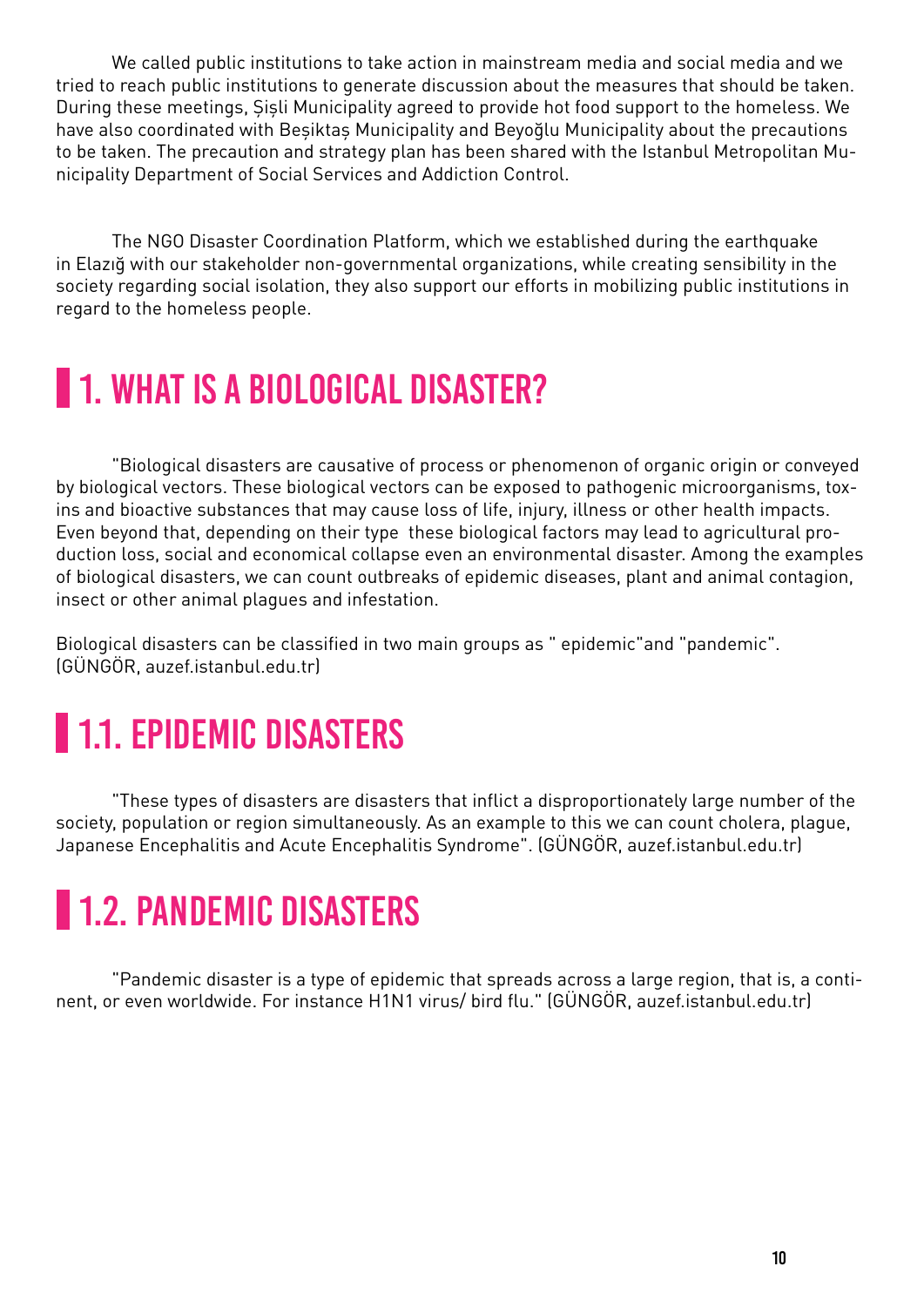## **2. WHAT IS BIOLOGICAL DISASTER COVID-19** (New Coronavirus Disease)?

The new Coronavirus (COVID-19) is a virus identified on January 13, 2020 as a result of research in a group of patients who developed respiratory tract symptoms (fever, cough, shortness of breath) in Wuhan Province in late December.

The outbreak was initially detected in those in the seafood and animal market in this region. Then it spread from person to person, spread to other cities in the province of Hubei, mainly Wuhan, and other provinces of the People's Republic of China and other countries of the world.

Coronaviruses are a large family of viruses that can cause disease in animals or humans. In humans, several coronaviruses are known to cause respiratory infections, from the common cold to more severe diseases such as the Middle East Respiratory Syndrome (MERS) and Severe Acute Respiratory Syndrome (SARS). COVID-19 causes coronavirus disease.

## **2.1. WHAT ARE THE SYMPTOMS?**

- Dry cough is among the most common symptoms.
- High fever is among the most common symptoms.
- Sore throat
- Shortness of breath is among the most common symptoms.
- Tiredness
- Headache
- Cold and diarrhea
- In severe cases, pneumonia, severe respiratory failure, kidney failure and death can be ob served.

The incubation period of the new Coronavirus is 2 to 14 days.

### **2.2. HOW IS IT DIAGNOSED?**

If a person develops fever, cough and respiratory problems, they should immediately put a mask on and go to the nearest health institutions as soon as possible.

In Turkey, we have the tests that are used to detect the new Coronavirus. The researchers work in the General Directorate of Public Health laboratories.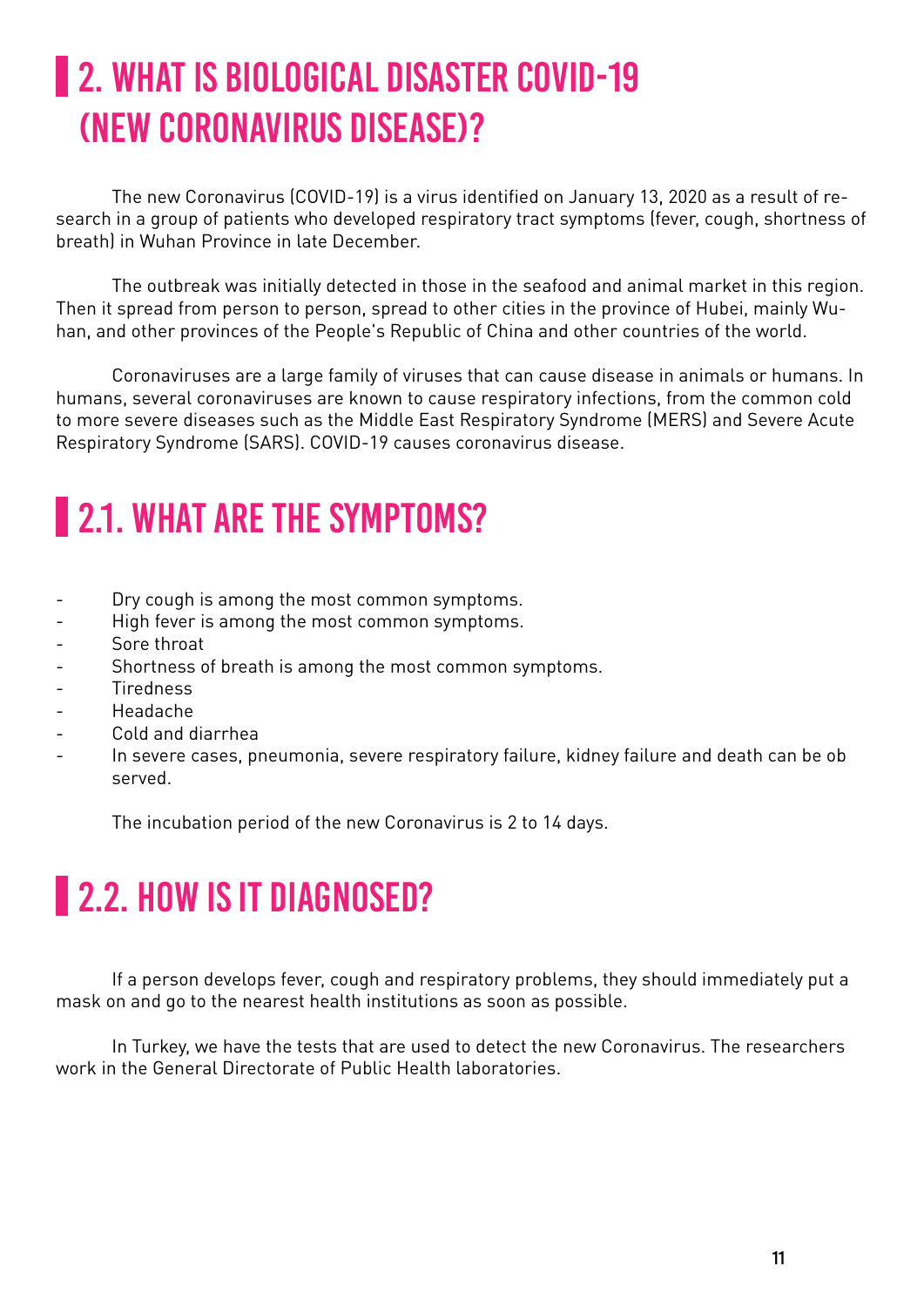## **2.3. WHO IS UNDER RISK?**

The information obtained so far about COVID-19 infection has shown that some people are at greater risk of getting sick and developing serious symptoms.

In 80 percent of cases, patients get over the illness easily.

20% of cases are treated in hospital conditions.

The disease usually affects people aged 60 and over more.

#### **People most affected by the disease:**

- Those over the age of 60
- People with serious chronic medical conditions such as heart disease, hypertension, dia betes, chronic respiratory diseases, and cancer
- Health workers

## **2.4. HOW IS IT CONTRACTED?**

It can be contracted by the contact of the droplets caused by coughing or sneezing with the contact of the mouth, nose and eyes of other individuals in the environment, by taking the hands to the mouth, nose or eyes after touching the surfaces where the droplets adhere.

## **2.5. HOW DO WE TAKE PRECAUTIONS?**

#### **14 Rules against Coronavirus Risk:**

- 1- Wash your hands frequently, with water and soap for at least 20 seconds.
- 2- Put 3-4 steps between you and the people who show symptoms of cold.
- 3- Close your mouth and nose with single use napkins while coughing or sneezing. If you don't have a napkin, use the inner part of your elbow.
- 4- Avoid from close contact like hand shaking and hugging.
- 5- Don't touch your eyes, mouth and nose with your hands.
- 6- Postpone or cancel your trips abroad.
- 7- Stay at home for the first 14 days after returning from abroad.
- 8- Let the fresh air inside the rooms you stay in.
- 9- Wash your clothes at 60-90 Celsius degrees.
- 10- Clean frequently used surfaces such as door handles, fixtures, sinks with water and detergent every day.
- 11- If you have cold symptoms, do not contact old people and those with chronic diseases, do not go out without wearing a mask.
- 12- Do not share your towels and personal belongings with others.
- 13- Consume plenty of fluids, have an adequate and balanced diet, pay attention to your sleep patterns.
- 14- If you have non-falling fever, cough and shortness of breath, wear a mask and contact a healthcare provider.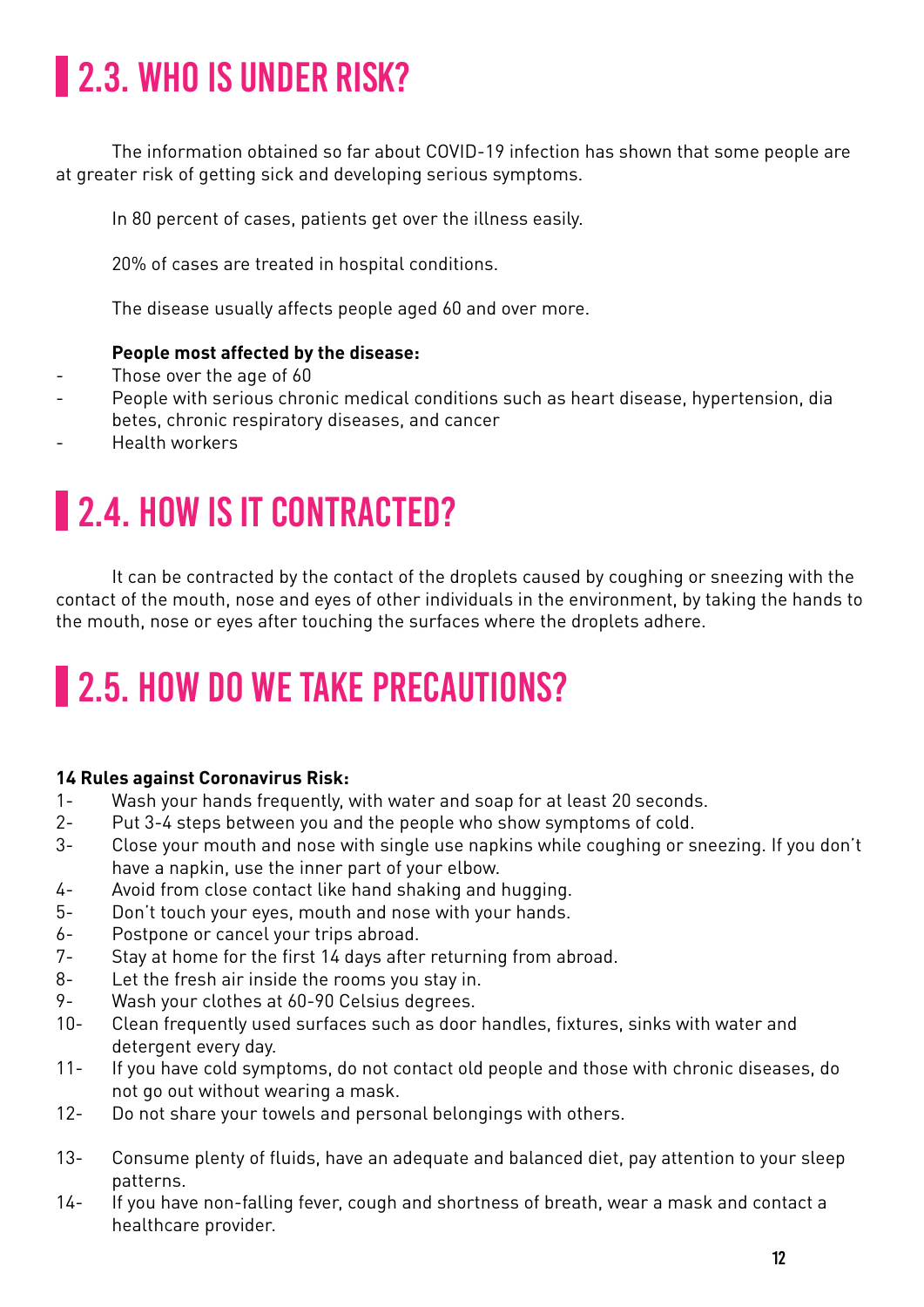#### **How should we wash our hands?**

- 1- Before washing hands, accessories such as rings and watches on the hands are removed.
- 2- Hands are washed under running water.
- 3- Hands are bubbled with normal soap and washed strongly for 20 seconds at most. (Wrists, palms, back of the hands and between fingers, the edges and ends of the nails)
- 4- Hands are thoroughly rinsed under water.
- 5- Hands are dried with a paper towel starting from the wrists.
- 6- The faucet is closed with the same paper towel.

#### **When should we wash our hands?**

- 1- Before and after preparing food.
- 2- Before and after eating.
- 3- Before and after using the toilet.
- 4- Before cleaning teeth, mouth, face and eyes.
- 5- After cleaning nose.
- 6- After coughing and sneezing.
- 7- After touching garbage and spoiled food.
- 8- After contact with uncooked food.
- 9- After using public transportation vehicles.
- 10- After contact with animals.
- 11- When hands are visibly dirty.
- 12- When we enter the house.

### **2.6. THE MEASURES FOR THE HIDDEN HOMELESS**

- Do not accept visitors.
- Do not leave your home unless necessary.
- Ventilate your room frequently.
- Clean the toilet and bathroom areas after use.
- Do not share your personal belongings such as plates, towels, glasses with other people.

## **2.7. WHAT MUST BE IN A HYGIENE PACKAGE?**

- **Napkins**
- Liquid soap
- Mask
- Glove
- **Disinfectant**
- Toothpaste and toothbrush

The essential hygiene package containing these goods should be distributed to the homeless in line with a follow up chart that includes their names and surnames of the homeless individuals sheltering in the quarantine area. The packages should be delivered on weekly periods.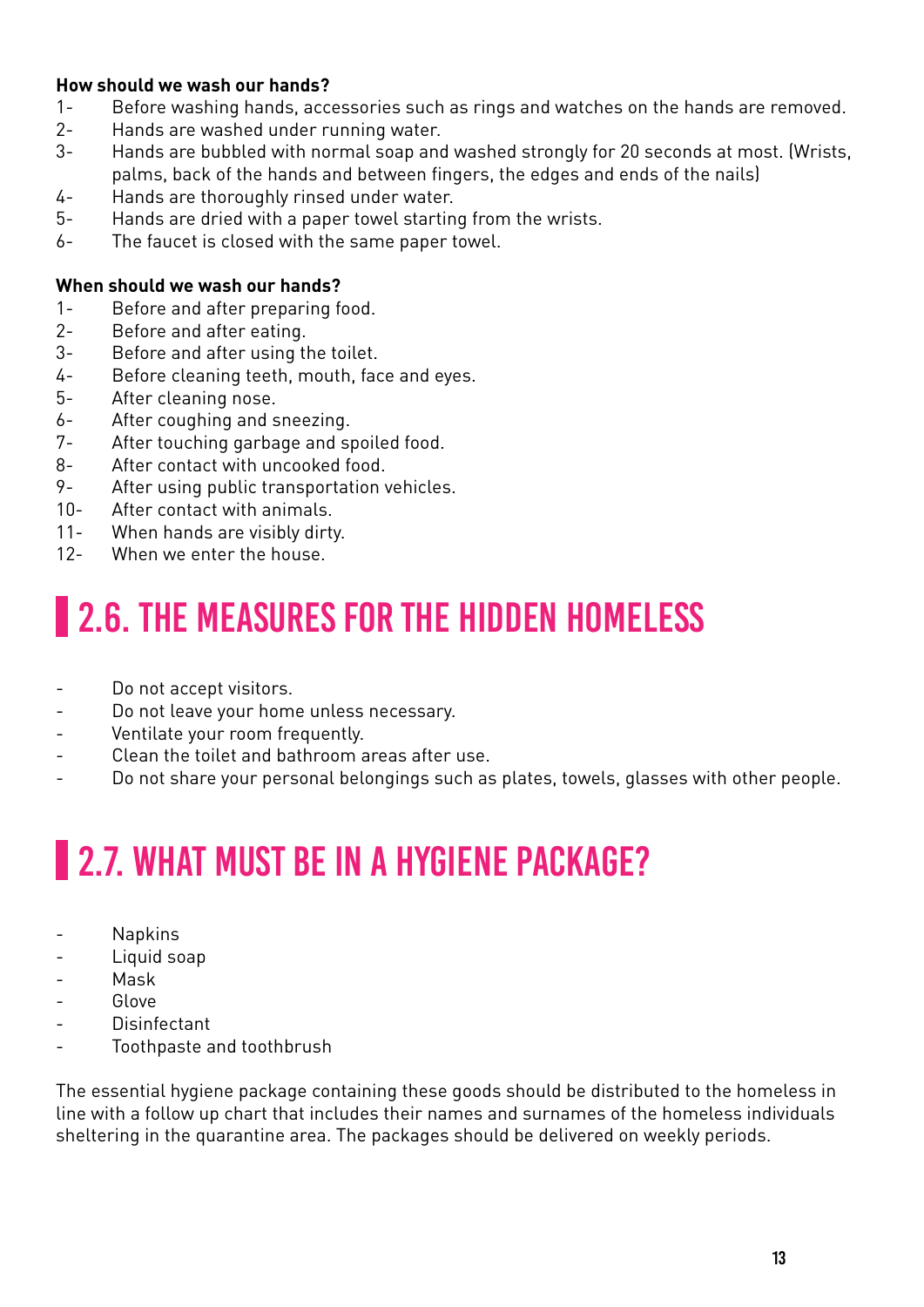### **3. HOMELESSNESS AND COVID-19**

The homeless are among the social groups that are most vulnerable to epidemic diseases due to various reasons, including lack of sanitary conditions in their circumstances and living spaces, inadequate access to healthcare services and attritional impact of their living conditions on their psychological well being, which affects their physical immunity.

Homeless individuals live in parts of urban areas where they can meet their basic needs (such as accommodation, food, cleaning, etc.). These are often dynamic and central locations with a high human mobility (e.g. squares, parks, hospitals, stations, libraries, internet cafes).When social areas are restricted due to biological disasters, they are deprived of their sheltering places. **Ailments among these vulnerable individuals, who are struggling for life under critical conditions, constitute a risk not only for themselves and the other homeless individuals near them, but also for the community health.**

Given the infectiousness of COVID-19, which is a biological disaster, and the absence of a known treatment, **it is necessary to include all risk groups in a social isolation environment in order to protect community health.** Although the measures so far taken by various governments have not brought an exact solution, it can be observed that all governments and health authorities adopt a common stance regarding the implementation of social isolation. The primary objective should be diagnosing the disease in individuals, giving them access to necessary healthcare services and preventing them from infecting others.

**When we look at the population living in the streets, we can see that the elderly are under the risk of death due to COVID-19 and younger individuals can become potential spreaders of the disease unless they are isolated. Therefore, taking measures for the disadvantaged homeless groups is critical to avoid loss of lives and to prevent infection among wider masses.** The solutions which are presented by Çorbada Tuzun Olsun Association, **to protect community health**, have been drafted after an evaluation of global opinions and model practices, in accordance with the experience we gained during our activities.

It should be noted that, in a time where measures against the crisis of an epidemic are just being created, any attempt to offer solutions to protect the homeless will necessarily be novel and experimental.

This document created by Çorbada Tuzun Olsun Association is a bulletin of suggestions for the institutions that look for measures and practices against the existing **biological disaster** which is COVID-19.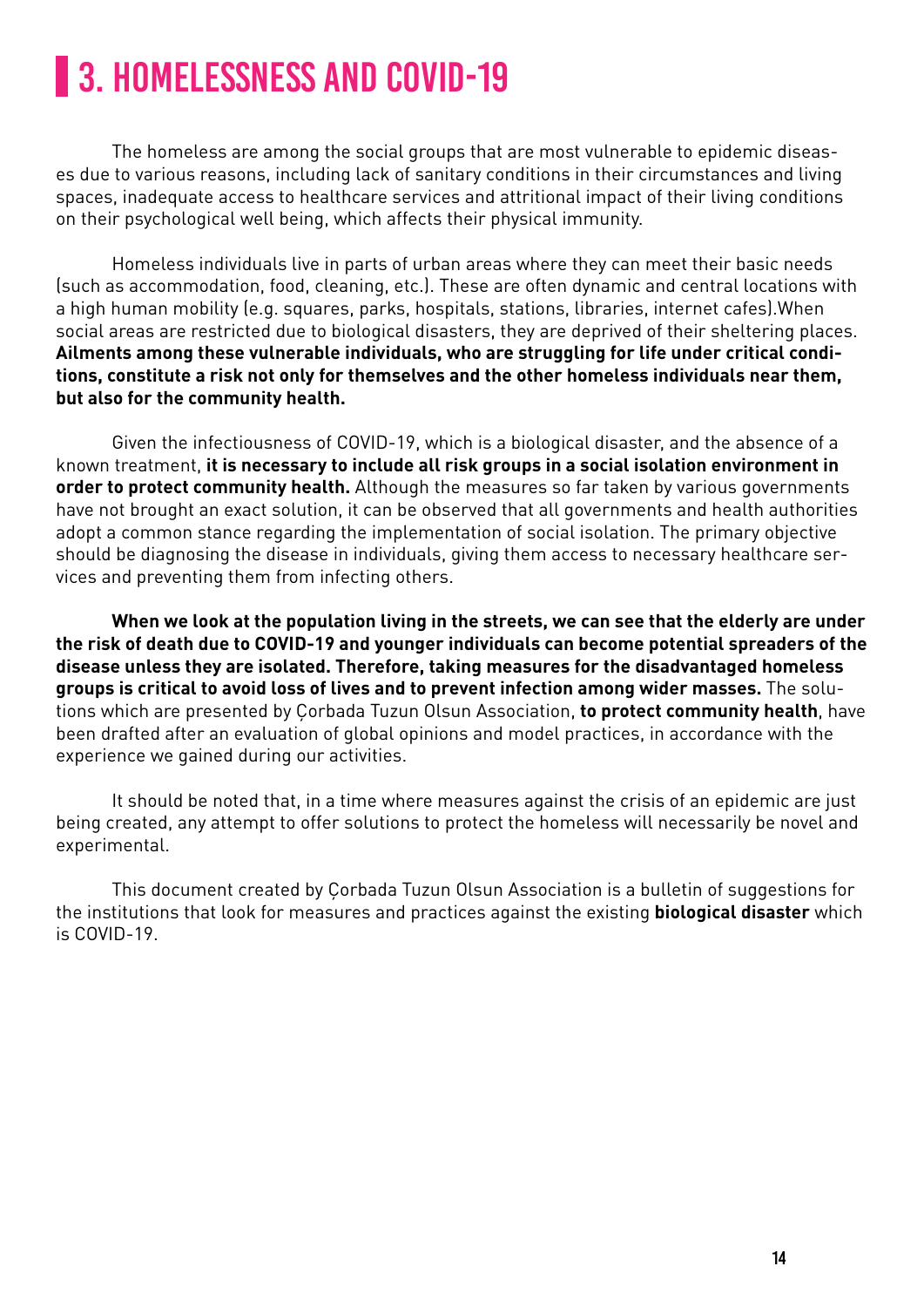## **4. WHAT CAN BE DONE FOR THE HOMELESS?**

The protection of the homeless people in **biological disasters** such as COVID-19 can be done in two steps (2020 COVID-19 Istanbul Metropolitan Municipality's Esenyurt Example). The existing shelters for the homeless can be taken under quarantine, and the health of the rest of the homeless people can be protected, and a quarantine area can be established for the homeless who don't stay in shelters and live in the streets. When these two steps are implemented, the disadvantaged homeless group is considered in the social crisis plan and **social isolation can be managed in the whole society.**

The individuals in the streets should be put in quarantine just like the people who have returned from abroad and should be considered as potential patients. The ones who have been put in quarantine should be categorized and should be divided in small groups according to the risk factors they are in. Those small groups should not only be isolated but also be categorized according to the risk factors inside them and should be included in the social isolation. Thus, a multi-layered social isolation is accomplished.

Masks should be given to the homeless people who have shown symptoms and should be housed away from the other homeless individuals. Prior to the homeless entrance to the areas, the individuals whose COVID-19 tests which are done in related state institutions resulted in positive should be directed to government agencies where they can get more extensive health service. Sending homeless people to related health services and sheltering areas must be done by responsible agencies.

**The children under 18 who live on the streets** should be reported to the Ministry of Family, Labor and Social Services; the Police Department should convey the current situations of children to the Ministry of Health and simultaneous detections should be made. Because of children's not being able to protect from the virus pandemic in current street conditions and being in the position of carrier; a quarantine area should be established special for children and their transfer to this area should be made. A lot of homeless children have an orphanage background. Because they are likely to escape from the orphanage, the entrance and exit of quarantine areas should be under supervision for the sake of society health care. Especially in this period, the police officers and paramedics who will contact children should be oriented; in terms of communication, children should be approached without scaring them. The COVID-19 pandemic, quarantine period and the necessity of the process should be explained clearly to the children by taking into consideration the age and psychology of the children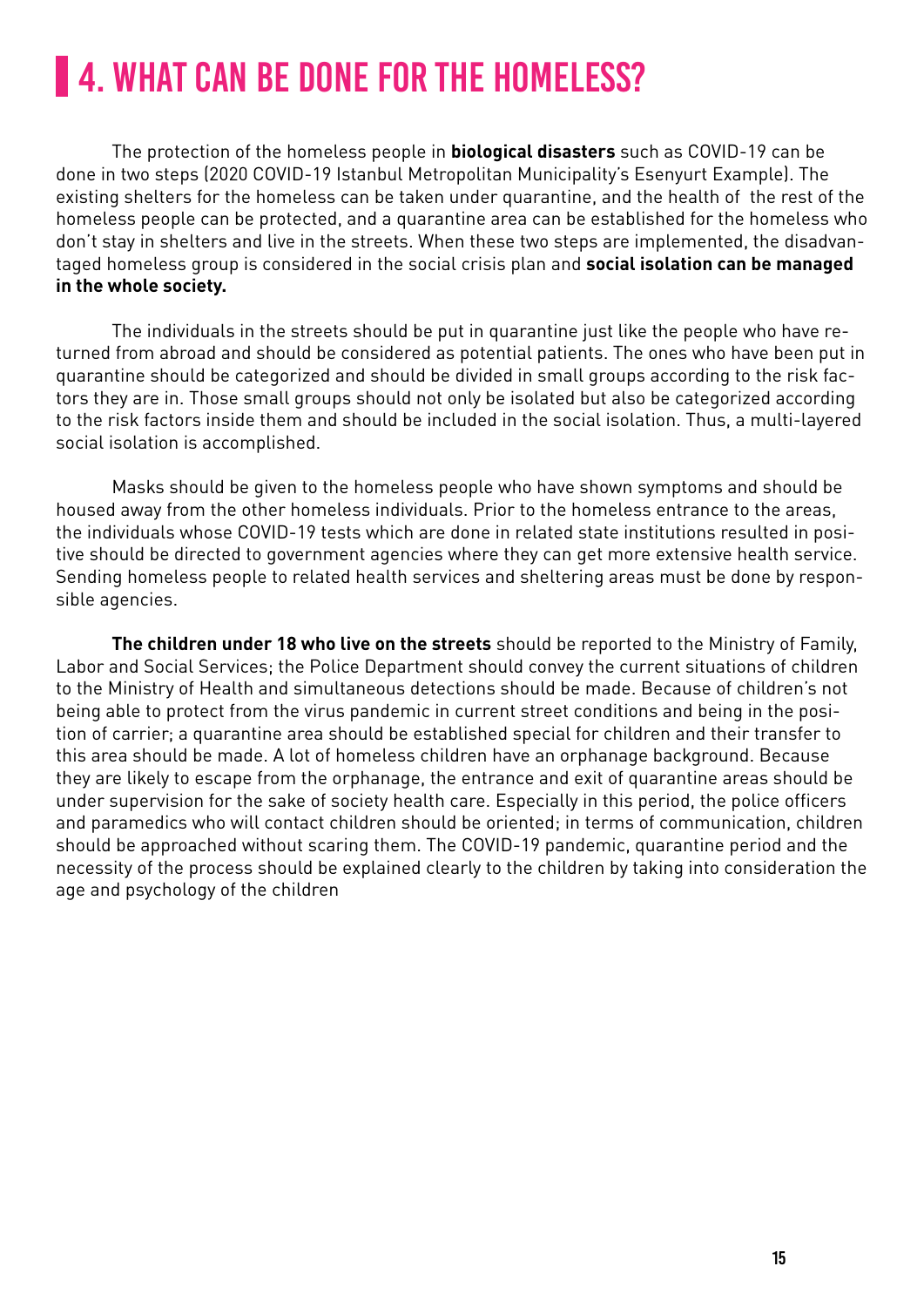## **4.1. QUARANTINE AND SOCIAL ISOLATION FOR HOMELESS** ON THE STREETS

The only available solution for the COVID-19 outbreak (as can be seen in its control in the China case) is the isolation of every individual in the community. Therefore, the preference of isolating homeless people living in the street in a new housing area is advocated by institutions working in the field of homelessness and health authorities abroad. At the same time, it is anticipated that the economic and social feasibility of this model may be difficult due to the lack of adequate budget allocated to homelessness and the risk of homeless people not adapting by these authorities. As a result of this foresight, searches for solutions were made by the authorities working in the field of homelessness abroad. Based on this search, we have created a social isolation model that can be applied in the street environment, based on the field-oriented solution we have implemented in our re-integration program in the past. While discussing that this model could be realized, we reached the information that a similar tent model will be applied in Boston as of March 17, 2020. A minimum scale of support planning was made against the risk that the tent model could not be implemented.

### **4.2. SOCIAL ISOLATION BY INDOOR SHELTERS**

Social isolation is a recommended isolation method against COVID-19 all over the world. Homeless individuals are not able to create a sterile social isolation environment for them. **Those who do not have social isolation opportunities should be provided by central or local authorities.**

Homeless individuals should be taken to these shelters after being checked for health and kept under observation for disease symptoms.

In these shelter environments where regular food, medical and psychological help can be provided, protection can be provided to the homeless who are in the risk group against COVID-19. **Since the health status of homeless individuals is riskier than that of non-homeless individuals,** it is necessary to take into account the high-risk group of the homeless in determining individuals who are in the risk group against COVID-19.

**Homeless individuals may be distant from living in confined spaces. As Çorbada Tuzun Olsun Association, as a result of our observations in the field, it has been observed that sheltering some homeless individuals in closed areas may not be possible due to trauma-based preferences of individuals. For such situations, "Tent model" has been developed as a secondary solution in which social isolation can be made by considering the psychological situation of homeless individuals.**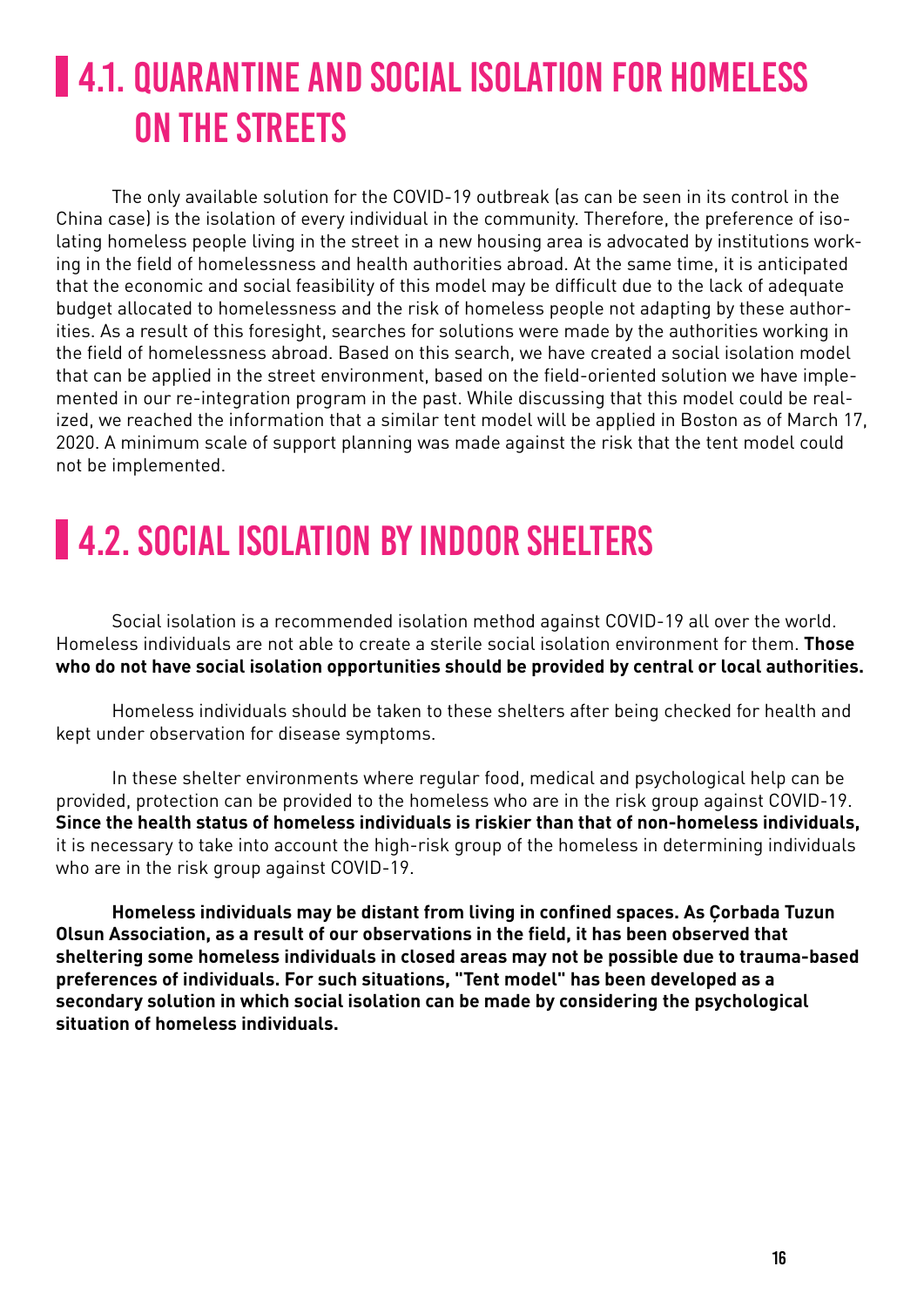## **4.2.1. STRUCTURE OF INDOOR SHELTERS**

The structure of shelters should allow the homeless to be housed in separate areas (such as student dorms with room systems). The ward-like shelters, where there are lots of bunk beds in a big area are not recommended due to the fact that contagious diseases can spread easily there. The homeless disadvantaged individuals' unwillingness to stay together with other homeless people were observed by us previously when we contacted the homeless who stayed in IBB facilities. **The individuals who alienate themselves from the society will be prone to social isolation. The fact that those individuals are in the right psychology for social isolation should be considered as a chance for taking precautions needed against the current biological disaster COVID-19.**

The homeless individuals should be housed separately in places which look like KYK dorms physically, and their age gaps and health conditions against diseases should be taken into consideration. KYK dorms, which have single rooms, are ideal to isolate the individuals who are at high risk (exp. homeless elderly individuals who have respiratory tract illnesses). Because the young homeless individuals can be carriers of the disease, they should be housed separately from the elderly who are defenseless against the disease.

The isolation between rooms, floors and buildings will decrease the possibility of the disease spreading among the homeless.

It is highly essential to give education to homeless people in housing areas about the disease and the ways of protection. It is vital that individuals be informed about the situation of the disease and the country's agenda. Social isolation environment should be established not only physically but also with consciousness by education.

### **4.2.2. PERSONNEL TO TAKE PART IN INDOOR SHELTERS**

- They must have passed an orientation to communicate with traumatized individuals.
- During the course of the activity, homeless individuals should be considered potential patients and the authorities contacting individuals must take the necessary precautions.
- Trainings should be provided to field teams that transfer the homeless to shelters and provide services (cleaning, health, food production, security) at the shelters on how to communicate with the homeless.
- These trainings can be about ways to avoid COVID-19 and communication with homeless individuals, as well as new trainings can be given later in the process.
- Because the lack of safety, cleanliness, food and health services can cause homeless individuals to leave their shelters, it is necessary to have officers who can perform all the abovementioned services in the shelters.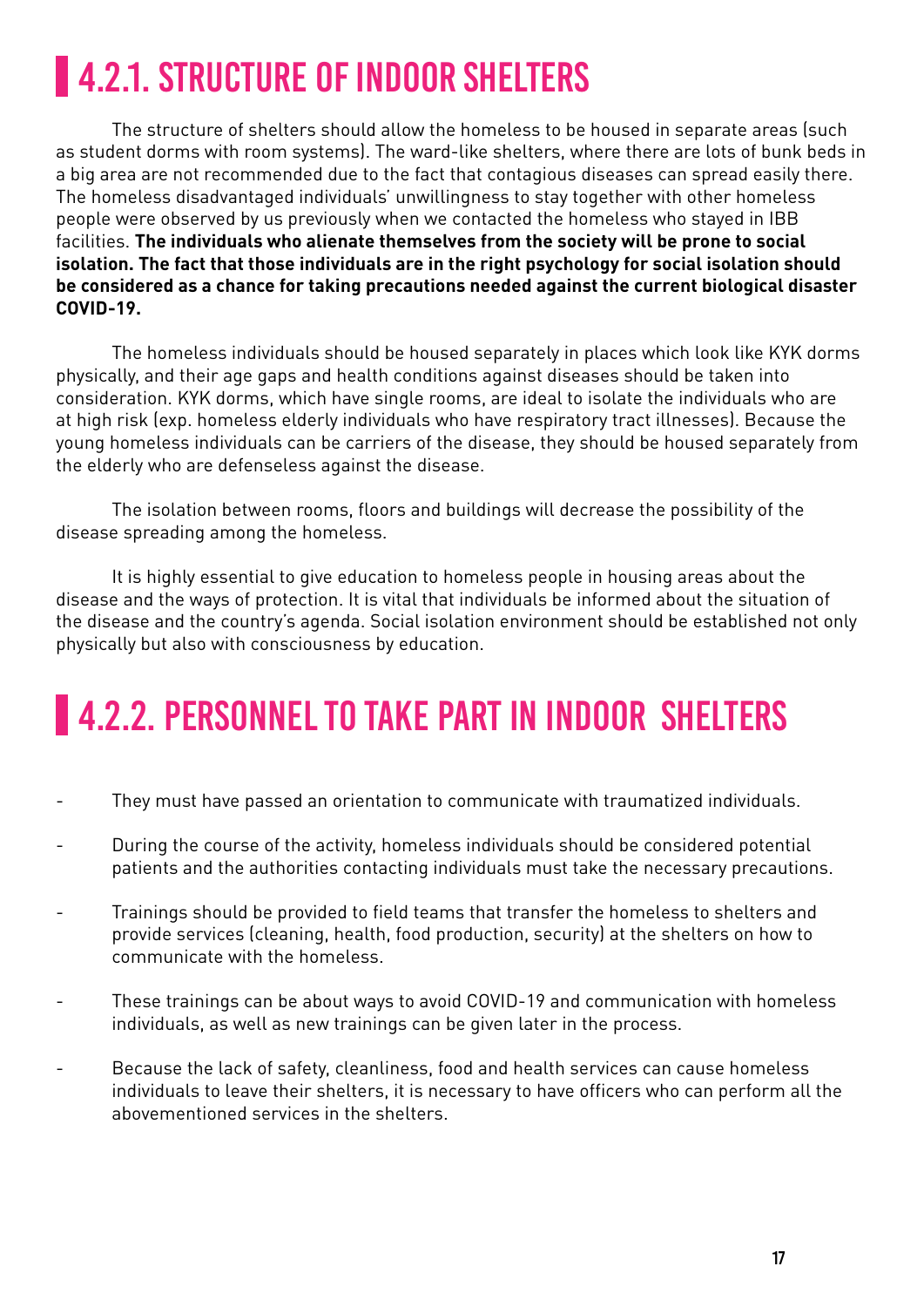## **4.2.3. TRANSFER OF HOMELESS TO INDOOR SHELTERS**

- The transfer of homeless individuals to such shelters can be done in cooperation with NGOs that are engaged in activities for the homeless in the areas. Transferring individuals who are known to be homeless and are regularly monitored by NGO's will enable faster action.
- In order to accommodate homeless individuals residing in the area, field teams with ambulances must be employed. Medical masks, gloves, jumpsuits, etc. should be worn by field teams.

### **4.2.4. HEALTH IN INDOOR SHELTERS**

- Homeless individuals should undergo a health check before they are admitted to their shelters, and if they have COVID-19 or other ailments, they should be identified. For homeless individuals with infectious diseases such as tuberculosis, the authorized government agencies should be contacted and the isolation process should be carried out together.
- Diagnosis and treatment processes should be carried out for non-COVID-19 diseases of people who are in the risk group against the disease. Even if a homeless individual with respiratory problems is not ill due to COVID-19, the immune system is weaker against COVID-19 than a non-patient person. Since people most harmed by the epidemic are elderly and chronically ill, they should be offered a comprehensive health service.

### **4.2.5. HYGIENE IN INDOOR SHELTERS**

- Homeless individuals should be kept in separate rooms/areas reserved for them in the shelter area to be created. These areas should be adjusted to have at least 1-1.5 meters between beds of persons, and these indoor environments should be ventilated -*if possible naturally*- at regular intervals. If there are homeless individuals showing signs of the disease in the room/environment, the individual who shows the symptoms and the persons who are nearby should wear masks and pay attention to hand hygiene.
- In terms of cleanliness of the housing areas, homeless individuals will have responsibilities as well as the institution. These responsibilities are the importance given to personal cleanliness in the area of housing and keeping the living space clean. Individuals should be provided with disposable wipes and separate garbage bags for biological waste. These personal cleaning tools can be controlled by a tracking table.
- For homeless individuals who are unable to provide personal cleaning while in their shelters (the elderly, disabled individuals), assistance services directed by institution staff can be provided.
- Disinfectants should be kept in common areas to encourage homeless individuals to hand hygiene.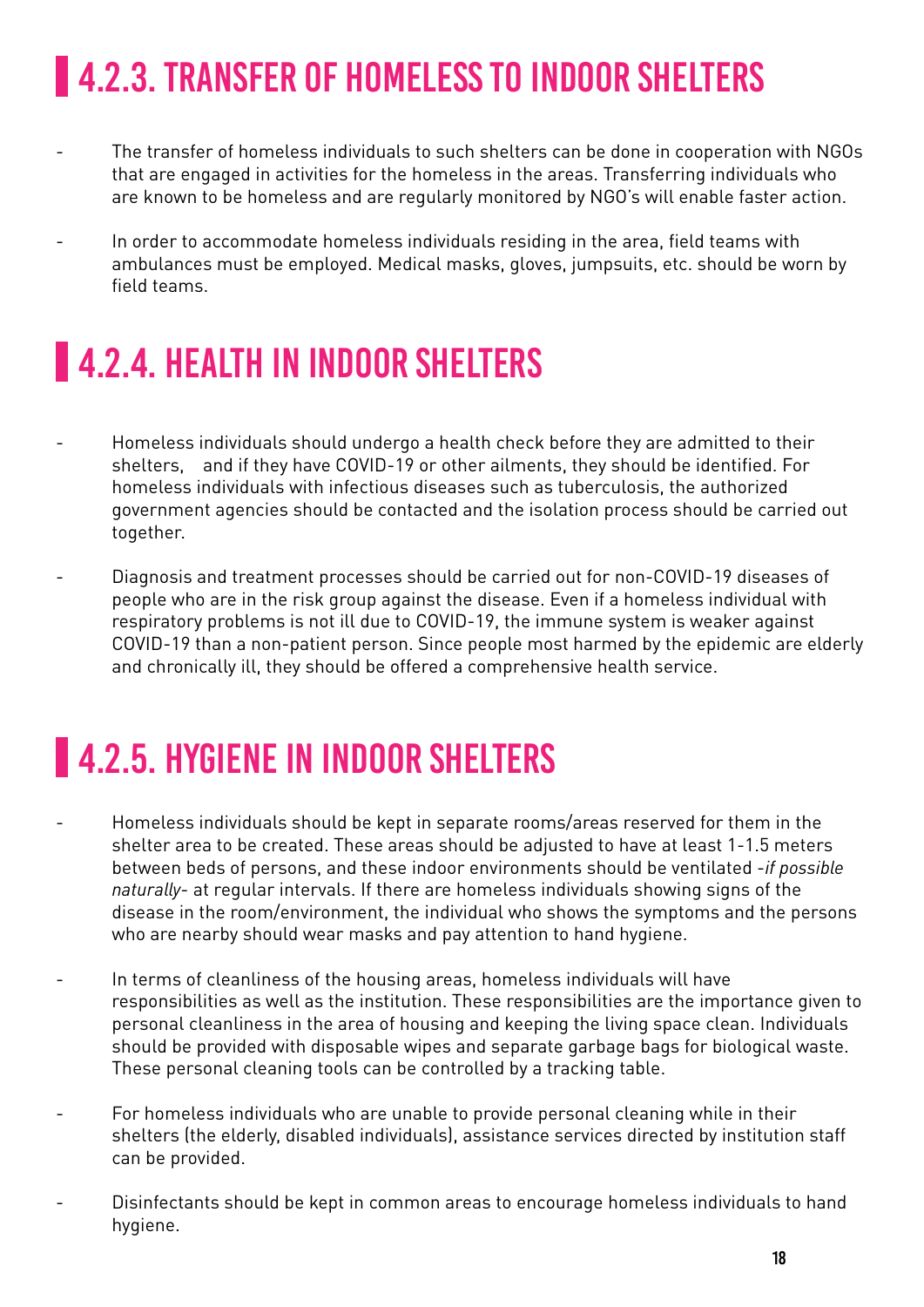- Detailed cleaning should be done at least once a day in common areas such as dining halls, dormitories, recreation areas and doors. Bathrooms and toilets should be cleaned with diluted bleach at least three times a day. For this cleaning service, people who are directed by the institution can be assigned.
- Textile products such as clothing, sheets and linens should be washed as often as possible at 60-90°C.
- Clothes can be provided to homeless individuals at regular intervals in case the washing of the clothes of disadvantaged homeless individuals cannot be provided in the shelters.

### **4.2.6. FOOD IN INDOOR SHELTERS**

- Regular food distributions should be made to homeless individuals who are housed. Such distributions can be made in food sets. Food sets can be a basic structure such as soup, main course, fruit. In addition, vitamin and mineral supplementation can be given to homeless individuals. Food production can be done within the shelter area or it can be prepared in a center and offered to homeless individuals in sets ready to be consumed.
- Food distributions to rooms where the homeless are located will enable the creation of a social isolation environment, which is the main measure against the disease. Providing mass meals in the shared hall can damage the social isolation environment created. Mass meals in the shared hall can take place in the form of a certain number of homeless people eating between certain hours. The area can be disinfected after separate groups use the cafeteria. But even in this case, the danger of the spread of the infectious disease should not be ignored.

### **4.2.7. SECURITY IN INDOORS SHELTERS**

Security guards must be in the area to make sure that only homeless individuals, not non-homeless individuals, are accommodated in the shelter and to ensure order in these areas. If a quarantine or curfew is declared later in the biological disaster process: the presence of security forces in social work areas is critically important so that homeless individuals can stay in isolated areas and to ensure their safety.

## **4.2.8. EDUCATION IN INDOORS SHELTERS**

- Homeless individuals who will be sheltered in the shelters and staff who will work in these premises must receive training on the process. Staff in service areas should be trained on ways of communicating with the homeless and preventing the disease. It is important for service personnel to receive psychosocial counseling during the working period to en sure the continuity of the service.
- Homeless individuals should be trained on disease and disease prevention methods.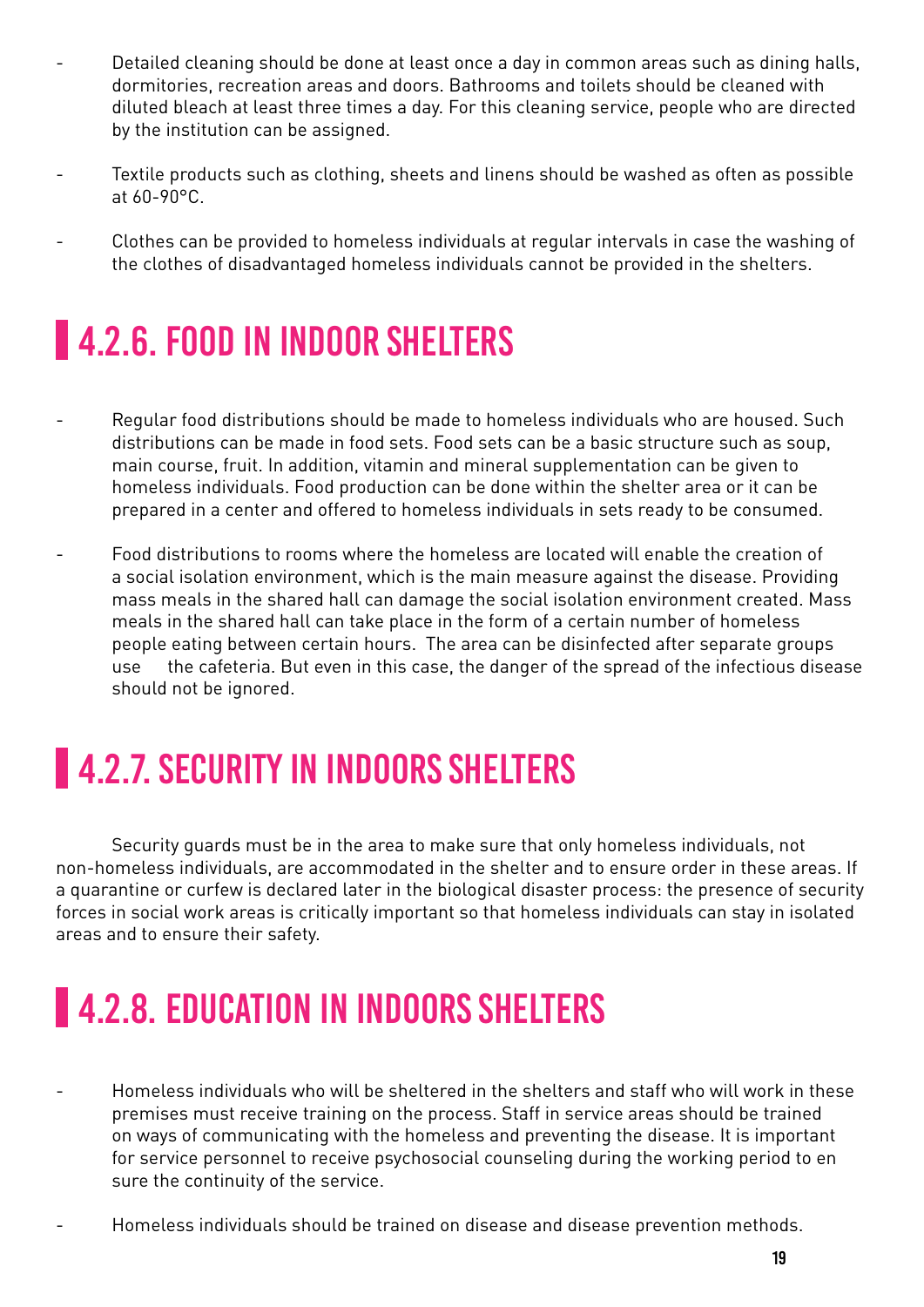## **4.2.9. COMMUNICATION IN INDOORS SHELTERS**

Since many homeless individuals have no access to communication tools (telephones, radios, newspapers, etc.), it is almost impossible for them to follow social events. Homeless individuals in central areas often interpret the events they hear from their surroundings and gain access to information. So much so that in our recent field studies in the biological disaster process, even as we listened to the social warnings at any time and heed warnings, we found that homeless individuals were not aware of these warnings. For this reason, it is necessary **to inform homeless individuals by an announcement system in a way that everyone can hear** so that they can be informed about social developments and have coherence with society while ensuring their social isolation.

### **4.3. SOCIAL ISOLATION ON THE STREET: THE TENT MODEL**

- If the care of the homeless disadvantaged individuals in the process of biological disasters is considered dangerous for their own health and public health, then the options we offer may be considered to be practical and feasible; homeless disadvantaged individu als may stay in single-person tents and areas where these tents can be installed and maintained can be provided. This option is not only a solution for homeless groups who are accustomed to live on the street, and provides a housing alternative that they can get used to, but also a feasible solution for central and local authorities.
- In order to implement social isolation in the street environment, it is necessary to provide single tents and areas where these tents can be placed. In this way, personal space is provided for each homeless disadvantaged individual. In order, not to distribute the tents to non-homeless individuals, as Çorbada Tuzun Olsun Association, we can prepare a list of homeless people by going and checking the situation on site according to our registered data of 650-700 people which are under our soup delivery service since our establishment.
- The areas where the tents will be kept should be surrounded and closed to prevent the entrance of individuals who are not homeless. In case of quarantine or curfew, homeless individuals can be restrained from leaving the tent areas. It is necessary to prevent the homeless individuals from getting any disease and to control the social isolation status within the society. It is important to acknowledge homeless individuals and provide psycho logical support throughout this process. It is necessary to prevent the homeless individuals from getting any disease and to control the social isolation status within the society. It is important to acknowledge homeless individuals and provide psychological support through out this process.
- An awning can be stretched over the area to protect the tent areas from rain due to seasonal conditions. Waterproof tents can also be distributed. Heating the tent area is critical to provide an environment suitable for the seasonal conditions.
- Some materials are required for the use of homeless disadvantaged individuals in the tents such as; blanket, mat, pillow etc.
- A number of service areas should be created for homeless individuals staying within the tent area and nearby. Teams for health, food, cleaning, communication and security services and areas where these teams will operate should be established.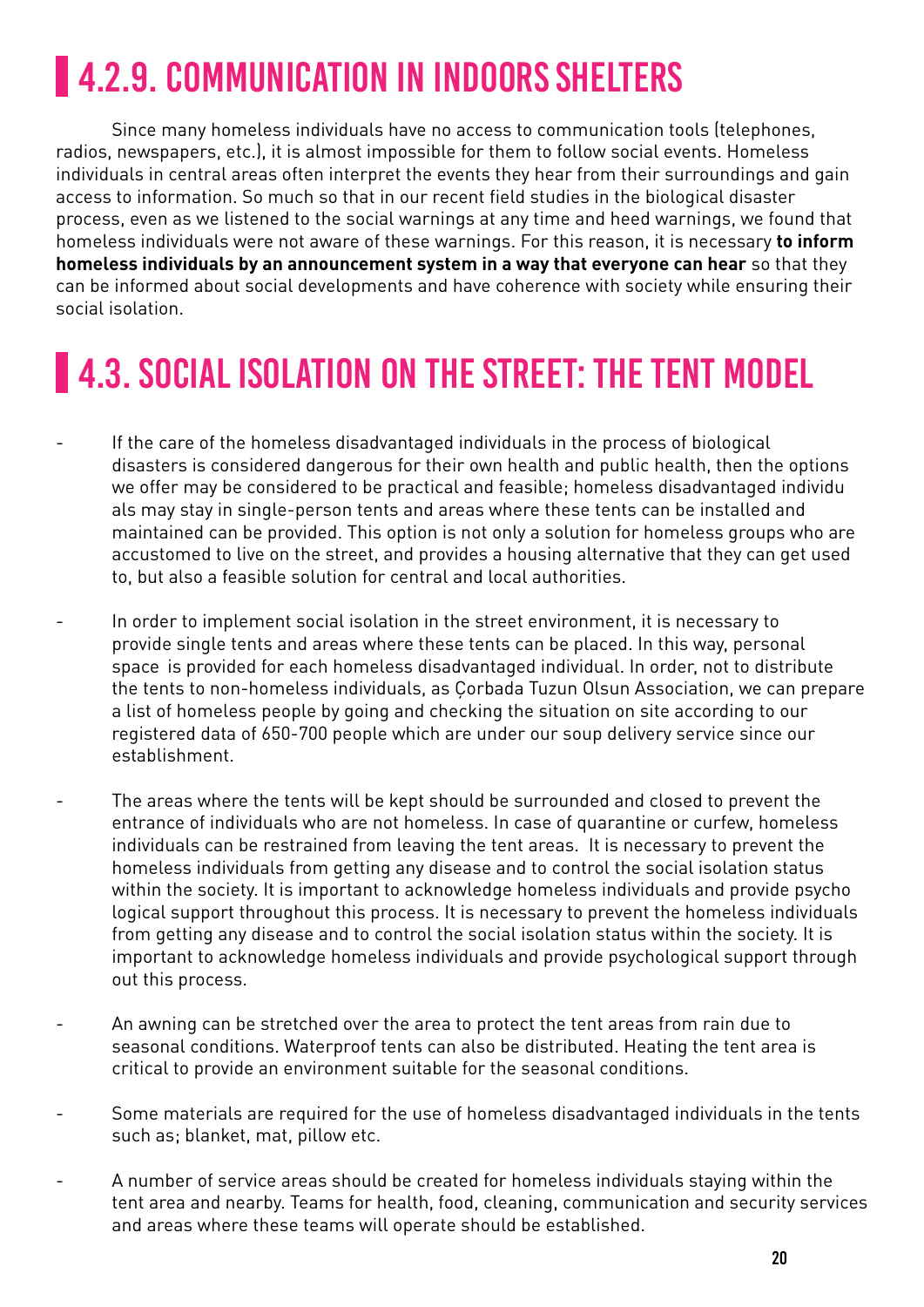## **4.3.1. SOCIAL ISOLATION ON THE STREET: HEALTH**

- Homeless disadvantaged individuals who will be accepted into the tent area must first have a health control. These controls should include testing for COVID-19. For the mentioned COVID-19 test, homeless people should first be sent to state institutions. In addition to COVID-19, diagnosis and treatment services should be provided against other diseases and ailments. After the controls; homeless individuals should be divided into groups, individuals with COVID-19 detected should be directed to the necessary government agencies. If COVID-19 has not been detected, individuals with low immune systems against COVID-19, should be housed in a different area than healthy homeless individuals. At this point, it may be necessary to establish a different tent area or to create a different sub-area within the tent area. The comprehensiveness of health services is important for the protection of individuals with weak immune systems from COVID-19. In this context, it is essential to keep a team of health personnel close to the area.
- Elderly homeless groups are at the forefront of the epidemic. Young homeless groups can come to the fore in terms of being a carrier and may recover from the disease relatively mildly. For the health of homeless groups in the social isolation environment offered to them; the settlement should be planned considering the age and health conditions. Elderly and low-immune homeless groups can be placed separately from healthy groups.

### **14.3.2. SOCIAL ISOLATION ON THE STREET: HYGIENE**

- Hygiene service consists of cleaning the tents where the homeless are sheltered in as well as the facility that provides services provided to the tent area.
- According to this isolation model, **disadvantaged individuals should be provided with single or 3-4 people tents. If there are more than one homeless in the same disadvantaged homeless tent:** the homeless who show symptoms of illness and people who are around them should wear a mask and pay attention to their hand hygiene.
- Regarding the cleaning of the tent area the homeless hold the same responsibility as the facility. These set of responsibilities are defined as paying attention to personal hygiene in the sheltering area and keeping their habitats clean. The homeless should be provided with single use napkins and separate garbage bags for their biological waste. These individual cleaning tools should be controlled with a follow up chart.
- In order to encourage homeless individuals disinfectants should be kept in common areas.
- There should be portable toilets and shower cabins in or near the tent area to provide the needs of the homeless.
- Tents and service areas should be cleaned regularly. Service areas, service and common areas which have the high frequency of usage should be cleaned every 4 to 6 hours.
- Textile products of the homeless such as clothes, sheets and bed linen should be washed as often as possible at 60-90°C'.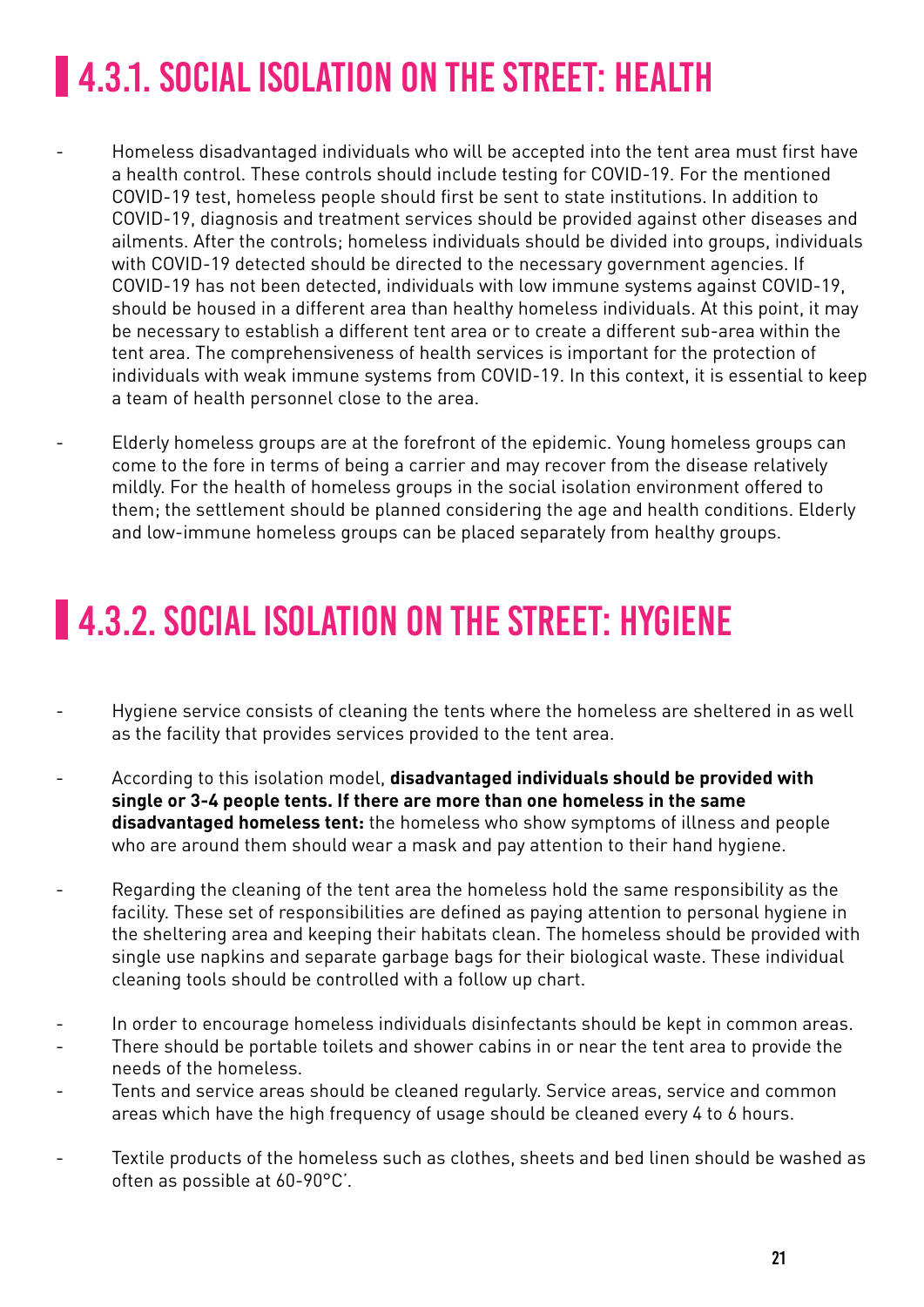## **4.3.3. SOCIAL ISOLATION ON THE STREET: FOOD**

- In order to strengthen the immunity of the homeless in the tent area nutritious food prepared for to this end should be prepared as a set. Within this meal sets a soup ,a main course dish and fruit can be included as a basic set. In addition to this vitamin and mineral support should be given to the homeless.
- Food production can be carried out in a place close to these areas or can be prepared in a center and distributed to the homeless as sets ready to be consumed. Instead of establishing a food production area close to each tent, a ready set of food can diminish the cost of food production and distribution process.

#### **4.3.4. SOCIAL ISOLATION ON THE STREET: SECURITY**

It is necessary to have restriction service to the tent area so that only homeless people can have access to it and also to provide their security. It is of critical importance that as soon as the quarantine area is established and curfew is declared security forces should be patrolling the area.

#### **4.3.5. SOCIAL ISOLATION ON THE STREET: EDUCATION**

The homeless individuals that are sheltered in a tent area should be educated by the related institutions and officers about the precautions that can be taken and about the behaviours that they should avoid against the COVID-19 outbreak. In this way, we can prove that during the social isolation period, homeless individuals pay attention to their personal hygiene and raise awareness around the issue.

### **4.3.6. SOCIAL ISOLATION ON THE STREET: COMMUNICATION**

Since most of the homeless do not have access to communications services such as mobile phones, radio or newspaper etc. it is almost impossible for them to follow the recent developments in society. Homeless individuals that are located in the central areas generally access the information through what they hear from hearsay information and are only bound to interpret it themselves. In our field trips we observed that while we have the opportunity to listen to the warnings regarding the community and obey them during biological disasters the homeless did not have any awareness. For that reason while providing social isolation in the street conditions, the homeless should also be informed about the social incidences and they should adopt through a radio transmission as loud as anyone can hear.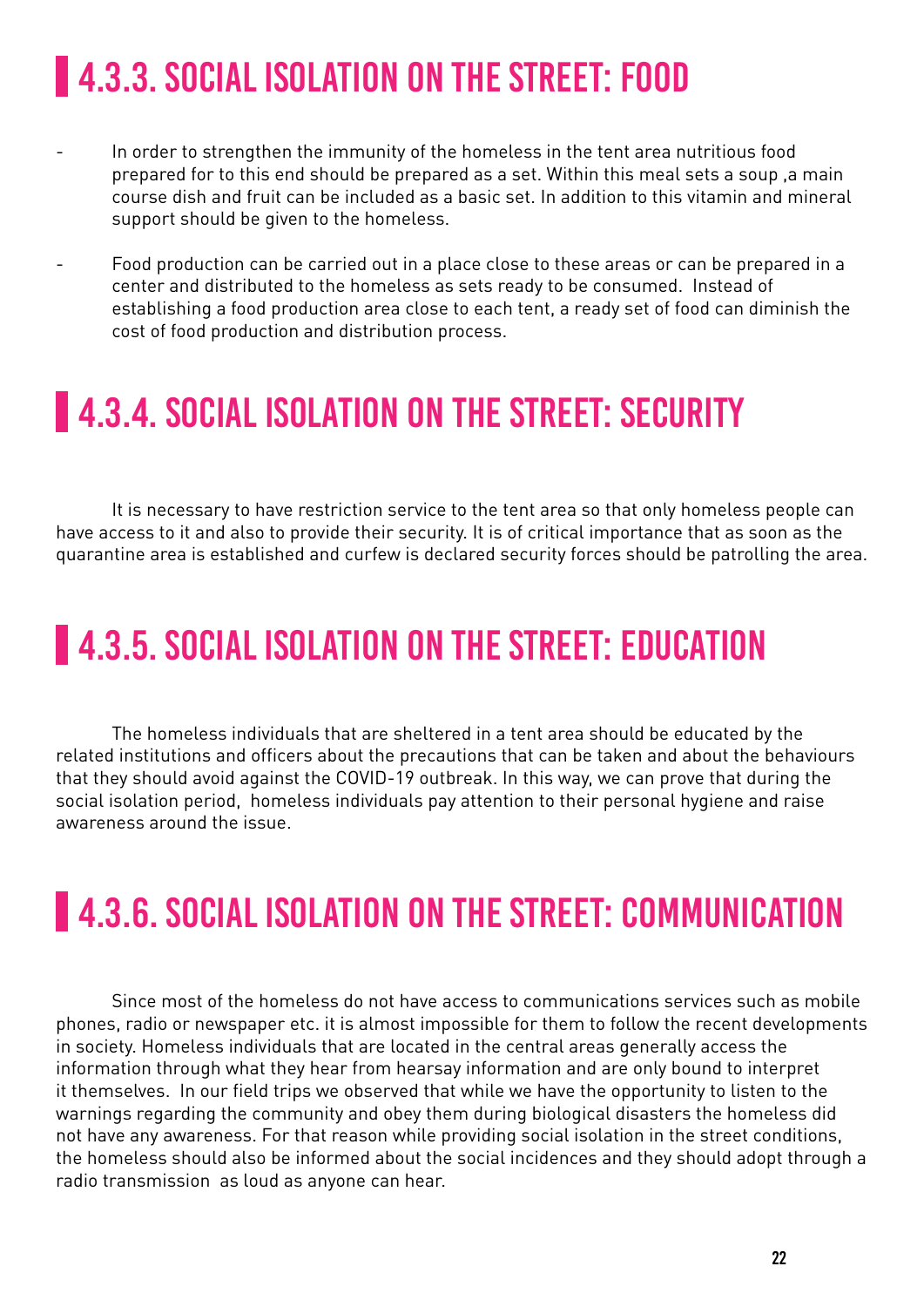## **4.4. CONDITIONS FOR MINIMUM SUPPORT FOR** SOCIAL ISOLATION ON THE STREET

- While informing detailly about COVID-19 (New Coronavirus Disease), individuals should be informed about the illness rate in the world and in our country, the cruciality of the situation.
- These people should be informed about the symptoms of COVID-19, how it is diagnosed, who are under risk, how it is transferred and the precautions to be taken based on the informational texts issued by the Ministry of Health.
- While providing information, support should be taken from the District Health Directorate, and awareness should be raised by the expert health care team.
- The locations that these people spend their days at should be immobilized and these locations should be numbered based on the people. Giving numbers to the locations where the homeless shelter will ease the process of registering and following up the homeless. A six meters of distance should be kept between the people while detecting and registering the locations of the homeless. Thanks to this system, the homeless can get a private isolated space despite being on the streets. Isolated areas should be classified according to the risk factors that they bear.
- Portable toilets and showers should be placed in certain places so that these people can keep their personal hygiene. These areas should be cleaned periodically during the day.
- In the register studies conducted, if the residential registry of the homeless is not in Istanbul, their access to services such as cash aid, social market, soup kitchen, clothes support etc) of the municipalities and district governorships can be facilitated.
- During the period of time that they spend on the streets they should be provided with hygiene packages, food, blanket and clothes support by getting in touch with the closest municipality of the region.
- Their habitat should be cleaned at least two times by the municipality workers. The public officers should check on the current situation of the homeless at least twice a day.
- The food that can support the immune system of the people should be determined and a menu should be constituted accordingly providing that they are distributed two regular meals and additional nutritions during the day.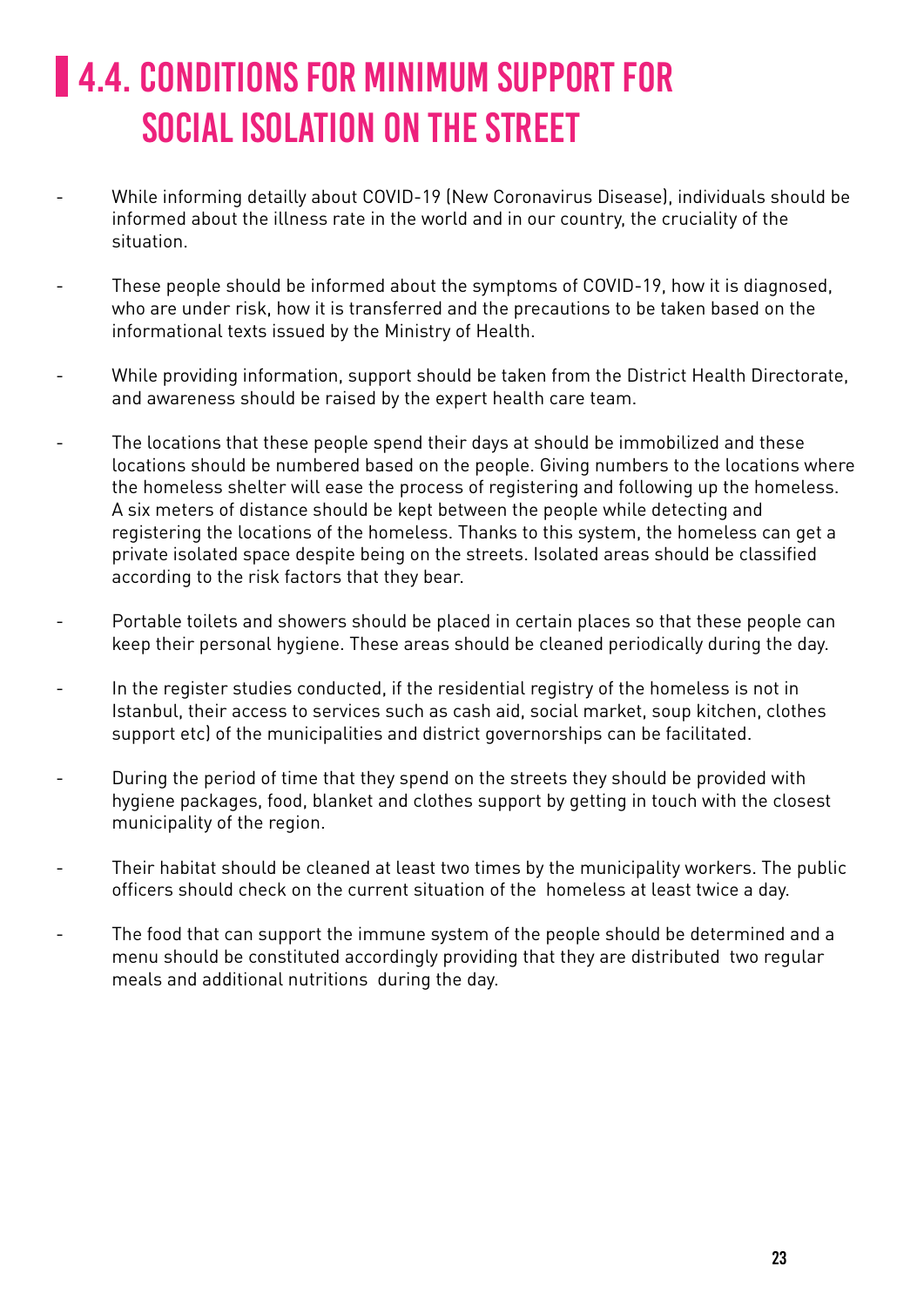## **5. COMMUNICATION WITH THE HOMELESS**

- It is necessary to give an opportunity to the person living on the street to speak again and again in line with his/her needs and to listen to them with tolerance and patience. However, it is important to listen to him/her as far as he/she speaks, not to force him/her to tell the details you are wondering unless he/she speaks on his/her own and not to ask too many questions.
- It is very important to make him/her feel that it is not his.her fault or he/she is not alone.
- You can advise the people to see an expert but the way you speak to them or the number of the sentences you use should not cause the person to feel under pressure. .(You should not repeat him/her to see an expert 5-6 times a day.)
- When communicating, be sure to ask open-ended questions. The person should be allowed to explain and stay within the boundaries set by the person. Try to reveal the points you do not understand.
- Make him/her feel that you can provide social support to him/her and that you are with him/her with language you use, gestures and facial expressions. (Tell him/her that you are here for him/her and he/she can contact you and your other teammates at any time.)
- Do not interrupt him/her while speaking with you. Pay attention to what he/she says and make him/her to feel that you are listening to him/her with minimum encouragement (mmm, yes, nod).
- Do not comment or guide, just listen and take notes.
- Do not show exaggerated feelings to the homeless person.
- The language you will use should definitely be plain, do not use fancy words and complex sentences.
- Do not criticize or judge the feelings and thoughts of the homeless person.
- The homeless person can cry during communication. Stay calm and do not prevent the person from crying.
- Stay within the framework of unconditional acceptance and respect. (The person should not be judged and the situation should not be reflected to the person.)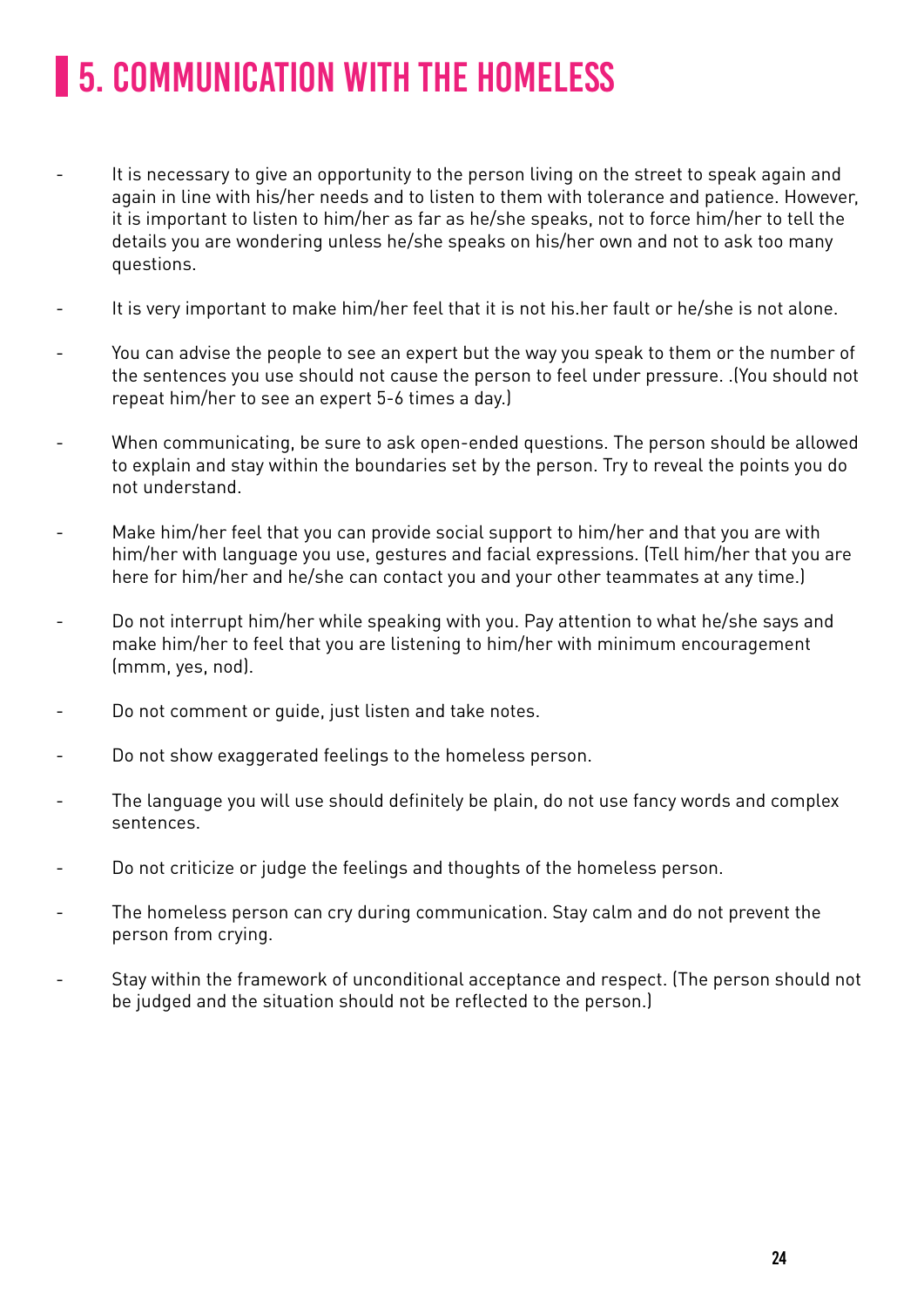### **6. MEASURES FOR HIDDEN HOMELESS**

Measures to be taken against **the hidden homeless** who actually have the homeless status but take shelter and live in ruins, abandoned and demolished places are as follows:

- It is essential that their residence is registered and they benefit from the social markets and soup kitchens of the related municipalities.
- It is essential to make a list of the names of the people who are identified as hidden homeless yet unregistered as a resident and inform the municipalities about the current situation in order to provide these people from social markets and soup kitchens.
- It is essential that these people should be informed about the social isolation concept and individuals who are above age 60 should not leave their residences and the necessary service should be delivered to their houses.
- If there is no detection of a bathroom or a toilet in their houses portable toilets and bathrooms should be placed within the closest range possible. In cases where this can't be done, it is necessary to inform homeless individuals about the location of the closest public bathroom and toilet area.
- It is essential to prepare food and hygiene packages and that these packages are delivered to people every two weeks.

### **7. DISASTER, SOCIAL TRAUMA AND HOMELESS**

Trauma can be defined as events or traumatic experiences that disrupt the daily routine, develop unexpectedly and create terror, distress and panic diminishing the individual's process of making sense of all. It is a situation where we feel that one of our most basic inner needs, our sense of security is lost. In addition to these disasters, accidents, war, political, ethnic, religious or gender based persecution and violence can lead to social trauma as well. This situation may inflict not only the people who go through aforementioned situations, but also the entire society who witness this directly or indirectly.

Due to the virus outbreak, there is an ongoing social trauma situation that we experience which can lead to sudden breaks, divergences and tensions in the society. It has a negative impact on the distancing of the individuals of the society as well as on the sense of togetherness in the society. Since their routine changes under extraordinary circumstances, individuals may temporarily lose the sense of courtesy, common sense and empathy. Therefore, the psychological effect of the virus will spread faster than the biological effect.This general situation will not only inflict the impacted people but also the whole society in general and will bring forward a pandemic psychology.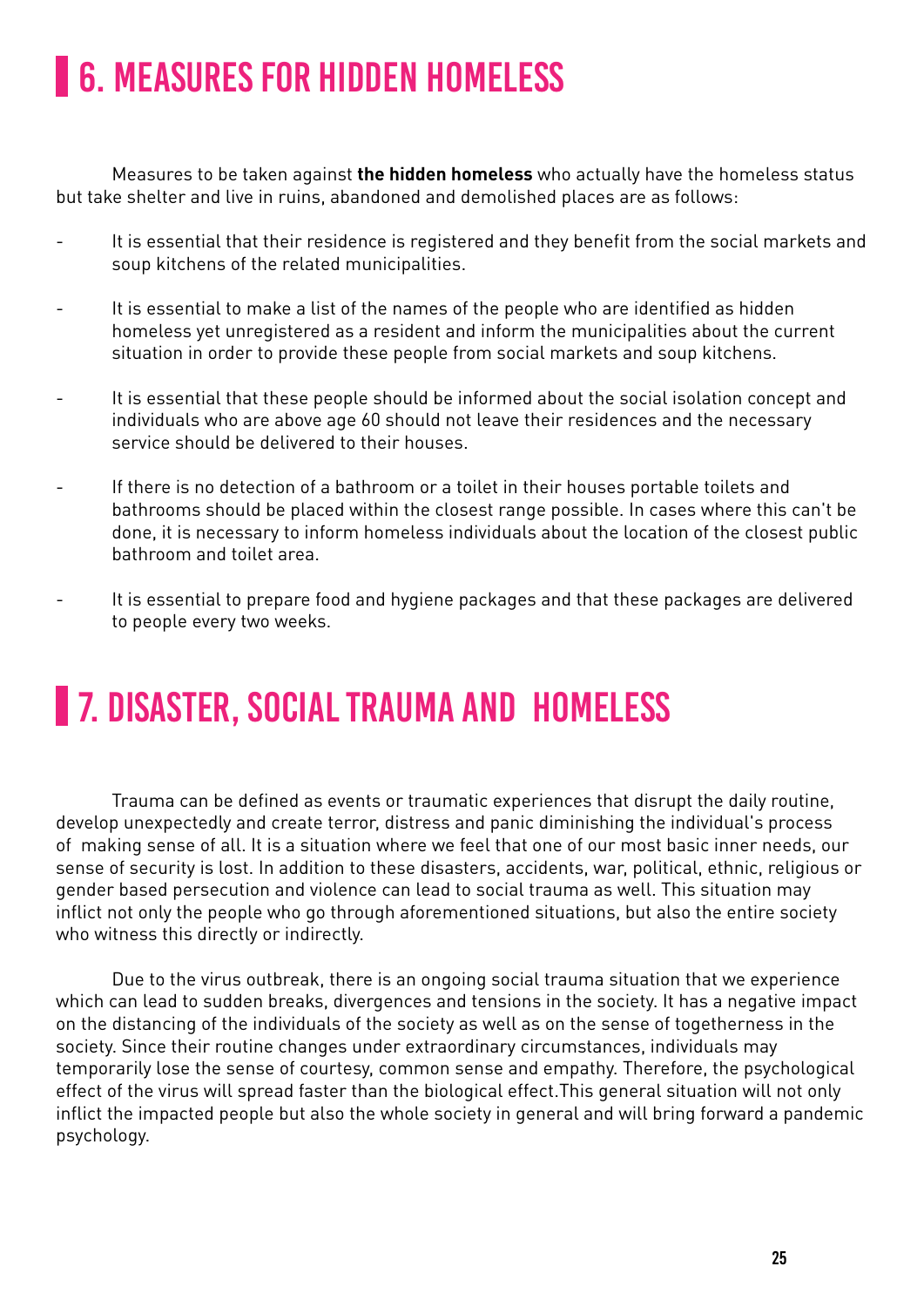Social trauma affects the links between the individuals and subgroups of a community or community. Depending on the nature of the events and the conditions, solidarity may increase and secure ground can be restructured or tensions and conflicts may escalate. In the process of tensions, sub groups may distance more, groups hostility against each other may arise and security ground of the society may be shaken.

Without a doubt, the homeless individuals are the ones who will be most inflicted by the social trauma. The already shaken secure ground and the trust issues they experience cause the homeless to be inflicted even more. In biological disasters such as pandemics, due to the panic in the society, the impact of information pollution and difficulty in providing their own isolation, the homeless are more traumatized than the rest of the society.

### **8. CONCLUSION**

Considering that biological disaster COVID-19's contagiousness and lack of cure, **in order to preserve community health care it is of utmost importance to keep all of the risk groups in social isolation.** While the precautions taken by world leaders do not provide certain solutions, it is observed that all the institutions and healthcare authorities working on homelessness issue adopt a common attitude. The primary objective should be comprehending the illness of the individual and making sure that that s/he gets the necessary healthcare service and does not infect the illness during this period of time.

Due to the reasons such as the situation that the homeless live, the lack of healthy living conditions of their habitats, lack of access to healthcare services, the wearisomeness of their living conditions inflicting their psychological immunity as well, they are one of the primary groups that demonstrate low defence against epidemic illnesses.

With the limited public spaces due to COVID-19 biological disaster, during our field trips it is observed that the homeless who do not take refuge in shelters but in public spaces, get deprived of the spaces they normally take refuge in (such as hospitals, stations, libraries, internet cafes.) In addition to this it is also seen that some homeless are also on the streets because of the fear of being locked down in quarantine in shelters.

According to the community crisis plan conducted to protect from the COVID-19 epidemic, the act of social isolation is limited to the individuals with a sheltering space. Ignoring the disadvantaged homeless population and not taking the necessary precautions in this regard presents itself as an invisible risk in the short term but is a huge potential that endangers community healthcare in the long run. With the same global lack of prudence, due to exclusion of the homeless from crises, the authorities in America and Europe foresee big risks.

**When we assess the population living on the streets in the face of COVID-19; we observe that while the old population face the death risk the young population has the potential of being the major carriers of the virus if not isolated. For that reason, the strategic planning that we designed with the homeless in focus is of critical importance for the prevention of propagation of the virus.**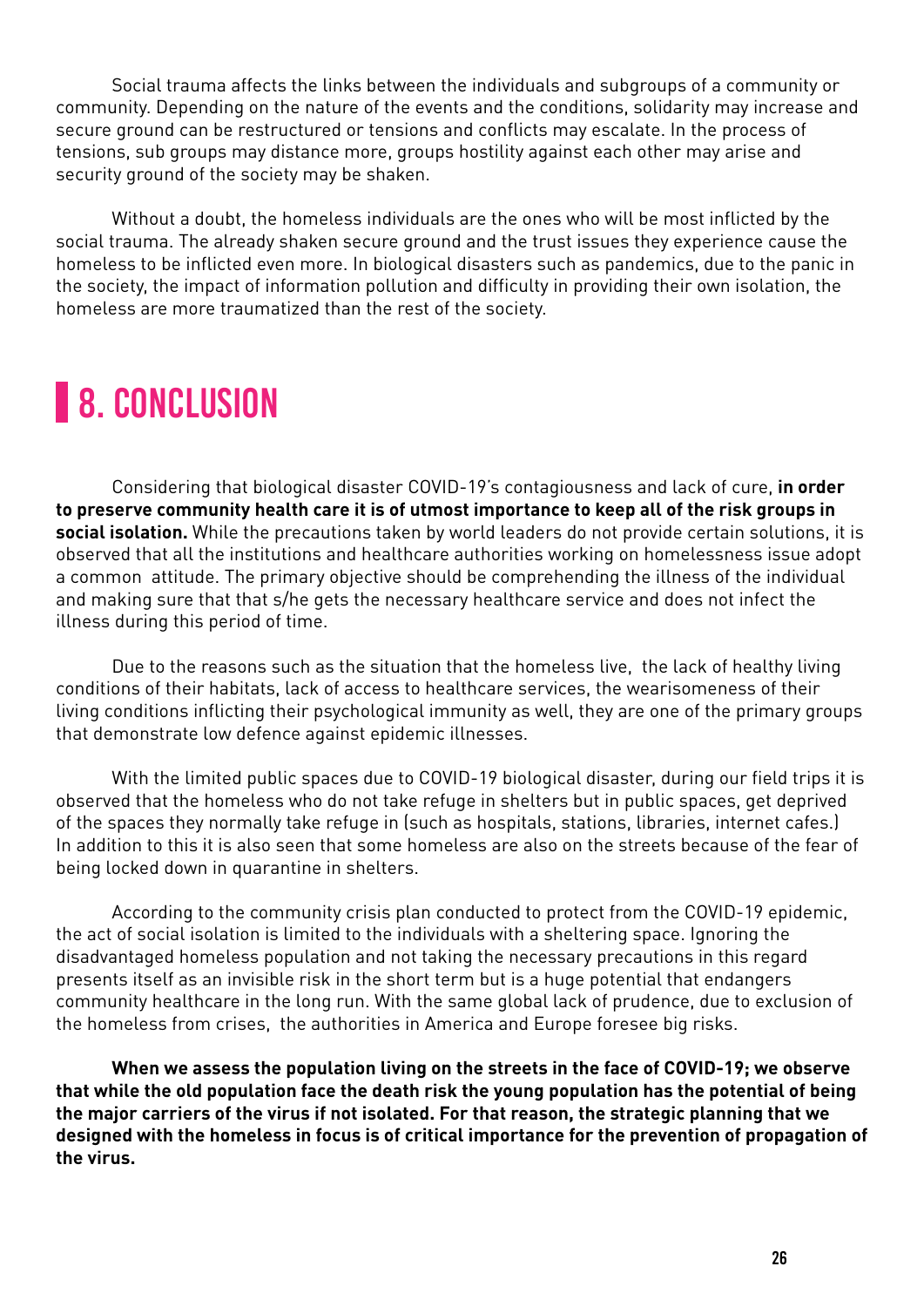# REFERENCES

- 1- Fatma Çelik, "Herkes evine kapanırken evsizlere ne olacak: Koronavirüs taşıyıcısı olabilirler", Yenişafak, 18 Mart 2020, https://www.yenisafak.com/hayat/herkes-evine-kapanirken-evsizlere-ne-olacak-koronavirus-tasiyicisi-olabilirler-3530083
- 2- Homeless Hub, https://www.homelesshub.ca/about-homelessness/homelessness-101/who-homeless
- 3- "State of Homelessness" End Homelessness, https://endhomelessness.org/homelessness-in-america/homelessness-statistics/ state-of-homelessness-report/
- 4- Homeless World Cup Foundation- "Global Homelessness Statistics"- Homeless World Cup Foundation, https://homelessworldcup.org/ homelessness-statistics/
- 5- Akyıldız, Yasin. "Dünyada ve Türkiye'de Evsizlik Sorunu ve Çeşitli Uygulamalar" Laü Sosyal Bilimler Dergisi (VIII-I) (2017): 67-91. https:// www.researchgate.net/publication/326020269\_DUNYADA\_VE\_TURKIYE'DE\_EVSIZLIK\_SORUNU\_VE\_CESITLI\_UYGULAMALAR\_HOME LESSNESS\_PROBLEM\_AND\_VARIOUS\_APPLICATIONS\_IN\_THE\_WORLD\_AND\_TURKEY, https://www.google.com/url?sa=t& source=web&rct=j&url=http://euljss.eul.edu.tr/euljss/Makale5-Akyildiz.pdf&ved=2ahUKEwjwnM6Zj6\_oAhXrmXIEHar3C24QFjABegQI ARAB&usg=AOvVaw3BKLasYeJWecZa1yy-fGRG
- 6- "Yeni Koronavirüs Hastalığı (COVID-19)", https://hsgm.saglik.gov.tr/tr/covid19, Halk Sağlığı Müdürlüğü
- 7- Isaiah Thompson, "Boston To Set Up Tents For Potential Homeless COVID-19 Cases," WGBH, 17 Mart 2020, https://www.wgbh.org/news/ local-news/2020/03/17/city-to-setup-tents-for-potential-homeless-covid-19-cases
- 8- Toolkit for developing an integrated strategy to tackle homelessness- FEANTSA
- 9- CORONAVIRUS (COVID-19) for people who are rough sleeping" Groundswell, https://groundswell.org.uk/wp-content/uploads/2020/03/ Groundswell-Health-Update-Covid-19-hostels-and-temporary-accomodation.pdf
- 10- "CORONAVIRUS (COVID-19) for people in hostels or temporary accomodation" -Groundswell, https://groundswell.org.uk/wp-content/ uploads/2020/03/Groundswell-Health-Update-Covid-19-hostels-and-temporary-accomodation.pdf
- 11- Interim guidance for homeless service providers to plan and respond to coronavirus disease 2019 (COVID-19)- Centers for Disease Control and Prevention, https://www.cdc.gov/coronavirus/2019-ncov/community/homeless-shelters/plan-prepare-respond.html
- 12- Erik Sherman, "Homelessness Has Racial, Gender And Age Disparities," Forbes, 29 Aralık 2018, https://www.forbes.com/sites/ eriksherman/2018/12/29/homelessness-has-racial-gender-and-age-disparities/#590e9ff53c36
- 13- Caroline Bernard, "COVID-19 (Coronavirus) Outbreak," Homeless Link, 5 Mart 2020, https://www.homeless.org.uk/connect/blogs/2020/ mar/05/covid-19-coronavirus-outbreak
- 14- NİRENGİ, Elçin Külahçıoğlu Gözegir, "Çocuklarla Corona Virüs Nasıl Konuşulur?"
- 15- "France opens homeless self-isolation centres amid coronavirus pandemic", Euronews, 18 Mart 2020, https://www.euronews. com/2020/03/18/france-opens-homeless-self-isolation-centres-amid-coronavirus-pandemic
- 16- "COVID-19: "Staying Home" Not an Option for People Experiencing Homelessness", FEANTSA, 18 Mart 2020, https://www.feantsa.org/en/ news/2020/03/18/covid19-staying-home-not-an-option-for-people-experiencing-homelessness?bcParent=26
- 17- "Biyolojik Felaketler", İstanbul Üniversitesi Açık ve Uzaktan Eğitim Ders Fakültesi ders notu, https://auzefalmsstorage.blob.core.windows. net/auzefcontent/ders/dunyayi\_etkileyen\_onemli\_afetler\_ve\_alinan\_dersler/8/index.html
- 18- Alexandra Kelley, "California takes precautions to keep homeless population safe from the coronavirus", The Hill, 20 Mart 2020, https://thehill.com/changing-america/respect/poverty/488661-california-takes-precautions-to-keep-homeless-population
- 19- Catherine Kim, "During the Covid-19 pandemic, nowhere is safe for homeless people", Vox, 18 Mart 2020, https://www.vox. com/2020/3/18/21183812/covid-19-coronavirus-homeless
- 20- Matt Tinoco, "How LA Is (Or Is Not) Protecting Homeless People From Coronavirus", LAist, 13 Mart 2020, https://laist.com/2020/03/13/ los-angeles-homeless-coronaviurs-covid.php
- 21- Valeria Ricciulli, "How can New York City protect the homeless from coronavirus?", Curbed New York, 13 Mart 2020, https://ny.curbed. com/2020/3/13/21178079/coronavirus-nyc-homeless-services-covid-19
- 22- "Interim COVID-19 Guidance for Homeless Shelters", NYC Health,https://www1.nyc.gov/assets/doh/downloads/pdf/imm/guidance-forhomeless-shelters-covid19.pdf
- 23- Ian Morse, "Homeless amid the coronavirus outbreak", Aljazeera, 11 Mart 2020,
- https://www.aljazeera.com/news/2020/03/homeless-coronavirus-outbreak-200311121536154.html
- 24- Anita Chabria, "Coronavirus hitting California's homeless population could be what finally breaks hospitals", Los Angeles Times, 18 Mart 2020, https://www.latimes.com/homeless-housing/story/2020-03-18/coronavirus-homelelss-money-california-risk-150-million
- 25- Don Thompson ve John Antczack, "California to Spend \$150 Million to Protect Homeless From Coronavirus", Time, 19 Mart 2020, https:// time.com/5806169/california-homelessness-covid19/
- 26- Yeniocak Selman, Asım Kalkan, Özgür Söğüt, Gökçe Akgül Karadana, Mehmet Toptaş,"Demographic and clinical characteristics among Turkish homeless patients presenting to the emergency department", Turkish Journal of Emergency Medicine Volume 17, Issue 4, (2017): 136-140, https://www.sciencedirect.com/science/article/pii/S245224731730078X?via%3Dihub
- 27- "Psikolojik Travma Nedir?", EMDR Derneği, https://www.emdr-tr.org/psikolojik-travma-nedir/
- 28- "Toplumsal Travma Nedir?", İstanbul Bilgi Üniversitesi Psikolojik Danışmanlık Merkezi Psiko-Eğitim Broşürleri (2015), https://psyma.bilgi. edu.tr/static/docs/toplumsa-travma.pdf
- 29- Herman, J. Travma ve İyileşme. İstanbul: Literatür Yayıncılık, 1992.
- 30- Alex Samuels ve Carrington Tatum, "Staying home slows the coronavirus, but what if you're homeless?", The Texas Tribune, 18 Mart 2020, https://www.texastribune.org/2020/03/18/coronavirus-homeless-texas/
- 31- Tingho, Liang, ed., Covid-19 Önleme ve Tedavi El Kitabı
- 32- "Yeni Koronavirüs (COVID-19) Salgınına Karşı İşyerlerinde Etkin Mücadele İçin Alınması Gerekli Tedbirler", T.C. Aile, Çalışma ve Sosyal Hizmetler Bakanlığı-İş Sağlığı ve Güvenliği Genel Müdürlüğü, https://www.ailevecalisma.gov.tr/isggm/haberler/koronavirus/